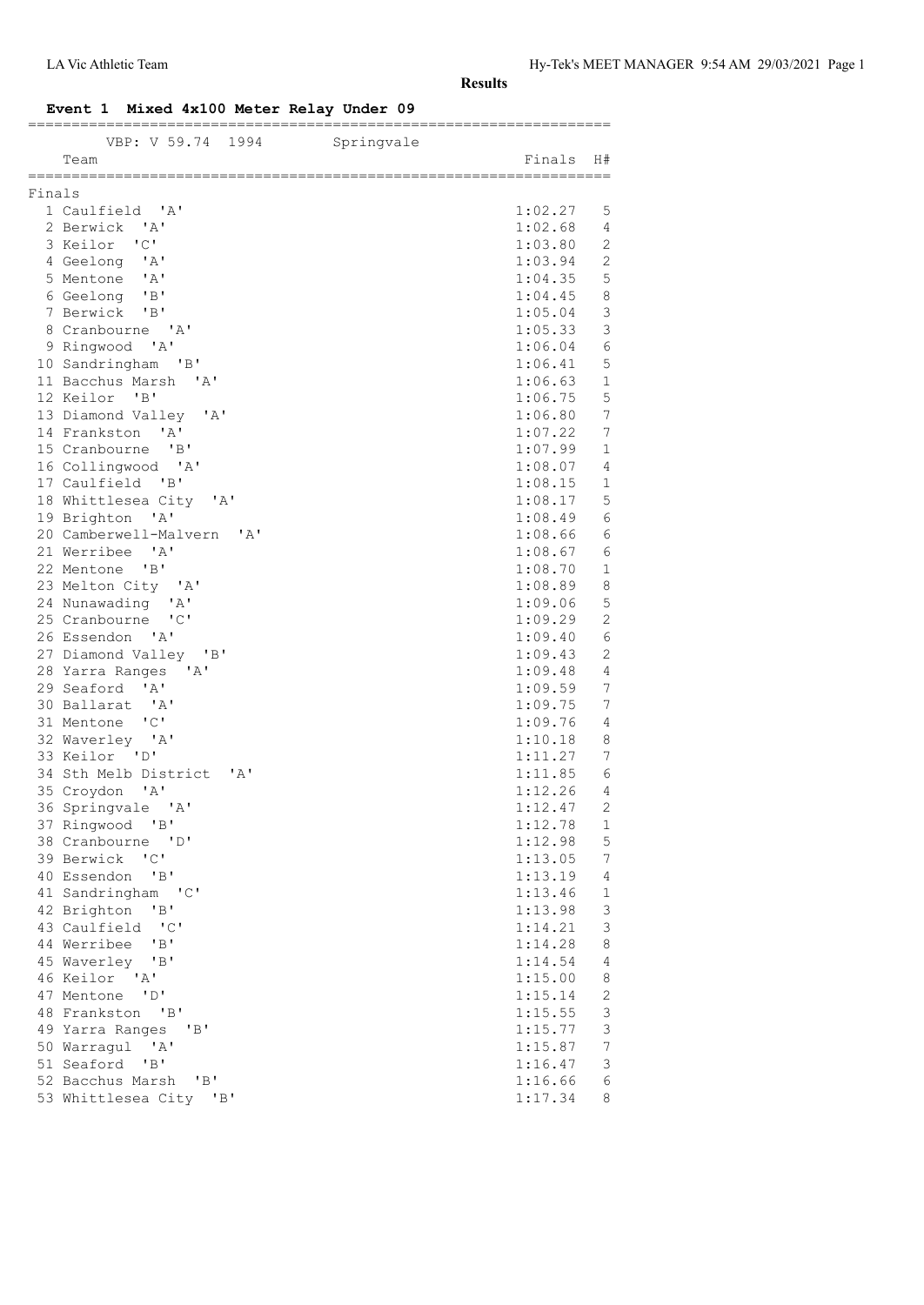LA Vic Athletic Team Hy-Tek's MEET MANAGER 9:54 AM 29/03/2021 Page 2

**Results**

### **....Event 1 Mixed 4x100 Meter Relay Under 09**

| -- Sandringham 'A'  | DNF        | 8 |
|---------------------|------------|---|
| $--$ Knox $'A'$     | DO         |   |
| -- Collingwood 'B'  | DO         | 6 |
| $--$ Knox $'B'$     | DO         | 8 |
| -- Williamstown 'B' | DNS        | 5 |
| -- Williamstown 'A' | <b>DNS</b> |   |
| -- Doncaster 'A'    | DNS        |   |

#### **Event 2 Boys 4x100 Meter Relay Under 09**

| --<br>__             |    |      | ___<br>___ |
|----------------------|----|------|------------|
| 777<br>. / H D<br>້ີ | 50 | -9.8 | Joncastor  |

| Team                                                            | Finals     | H#                |
|-----------------------------------------------------------------|------------|-------------------|
| 1 Caulfield<br>' A'                                             | 1:02.10    | 4                 |
| 2 Keilor 'C'                                                    | 1:02.41    | 5                 |
| 3 Geelong 'A'                                                   | 1:03.01    | 5                 |
| 4 Berwick 'A'                                                   | 1:03.24    | $\overline{4}$    |
| 5 Ringwood 'A'                                                  | 1:04.12    | 5                 |
| 6 Williamstown<br>'A'                                           | 1:04.59    | $\overline{4}$    |
| 'A'<br>7 Oakleigh                                               | 1:04.74    | 3                 |
| 8 Echuca-Moama<br>' A'                                          | 1:05.13    | 5                 |
| 9 Diamond Valley 'A'                                            | 1:05.35    | 3                 |
| 10 Sandringham<br>$^{\prime}$ A $^{\prime}$                     | 1:05.73    | 3                 |
| 11 Mentone 'A'                                                  | 1:06.20    | 5                 |
| 12 Mornington 'B'                                               | 1:06.73    | 2                 |
| 12 Essendon 'A'                                                 | 1:06.73    | 3                 |
| 14 Knox 'A'                                                     | 1:06.74    | 5                 |
| 15 Cranbourne<br>' A'                                           | 1:06.88    | 6                 |
| 16 Nunawading<br>$^{\prime}$ A $^{\prime}$                      | 1:07.01    | 3                 |
| 17 Collingwood 'A'                                              | 1:07.04    | $\mathbf{1}$      |
| 18 Bacchus Marsh 'A'                                            | 1:07.95    | $\mathbf{1}$      |
| 19 Brighton 'A'                                                 | 1:08.08    | 4                 |
| 20 Berwick<br>"B"                                               | 1:08.30    | 5                 |
| ' A'<br>21 Camberwell-Malvern                                   | 1:08.89    | 3                 |
| 22 Oakleigh<br>$\overline{B}$                                   | 1:09.41    | 6                 |
| 23 Yarra Ranges<br>"A"                                          | 1:09.84    | $\overline{2}$    |
| 24 Camberwell-Malvern<br>"B"                                    | 1:10.08    | 1                 |
| 25 Ballarat 'A'                                                 | 1:10.40    | $\mathbf{1}$      |
| 26 Werribee<br>' A'                                             | 1:10.60    | 4                 |
| 27 Sandringham 'B'                                              | 1:10.64    | 1                 |
| 28 Mentone<br>"B"                                               | 1:11.72    | 6                 |
| 29 Waverley 'A'                                                 | 1:11.93    | $\overline{4}$    |
| 30 Moe 'A'                                                      | 1:12.11    | 4                 |
| 31 Seaford 'A'                                                  | 1:12.42    | 3                 |
| 32 Cranbourne<br>$'$ B $'$                                      | 1:12.48    | $\mathbf{1}$      |
| 33 Cranbourne 'C'                                               | 1:12.58    | $\overline{2}$    |
| 34 Whittlesea City 'A'                                          | 1:12.94    | $\mathbf{2}$      |
| 35 Williamstown<br>$^{\prime}$ B <sup><math>\prime</math></sup> | 1:13.26    | 3                 |
| 36 Mornington 'A'                                               | 1:13.84    | 5                 |
| 37 Berwick 'C'                                                  | 1:14.02    | 2                 |
| 38 Bendigo 'A'                                                  | 1:17.98    | 6                 |
| 39 Springvale 'A'                                               | 1:18.08    | $\mathbf{2}$      |
| -- Geelong<br>$\overline{B}$                                    | DQ         | 6                 |
| -- Frankston 'A'                                                | DQ         | 6                 |
| -- Keilor 'B'                                                   | DQ.        | 4<br>$\mathbf{1}$ |
| -- Whittlesea City 'B'                                          | DNS        |                   |
| -- Keilor<br>' A'                                               | <b>DNS</b> | $\overline{2}$    |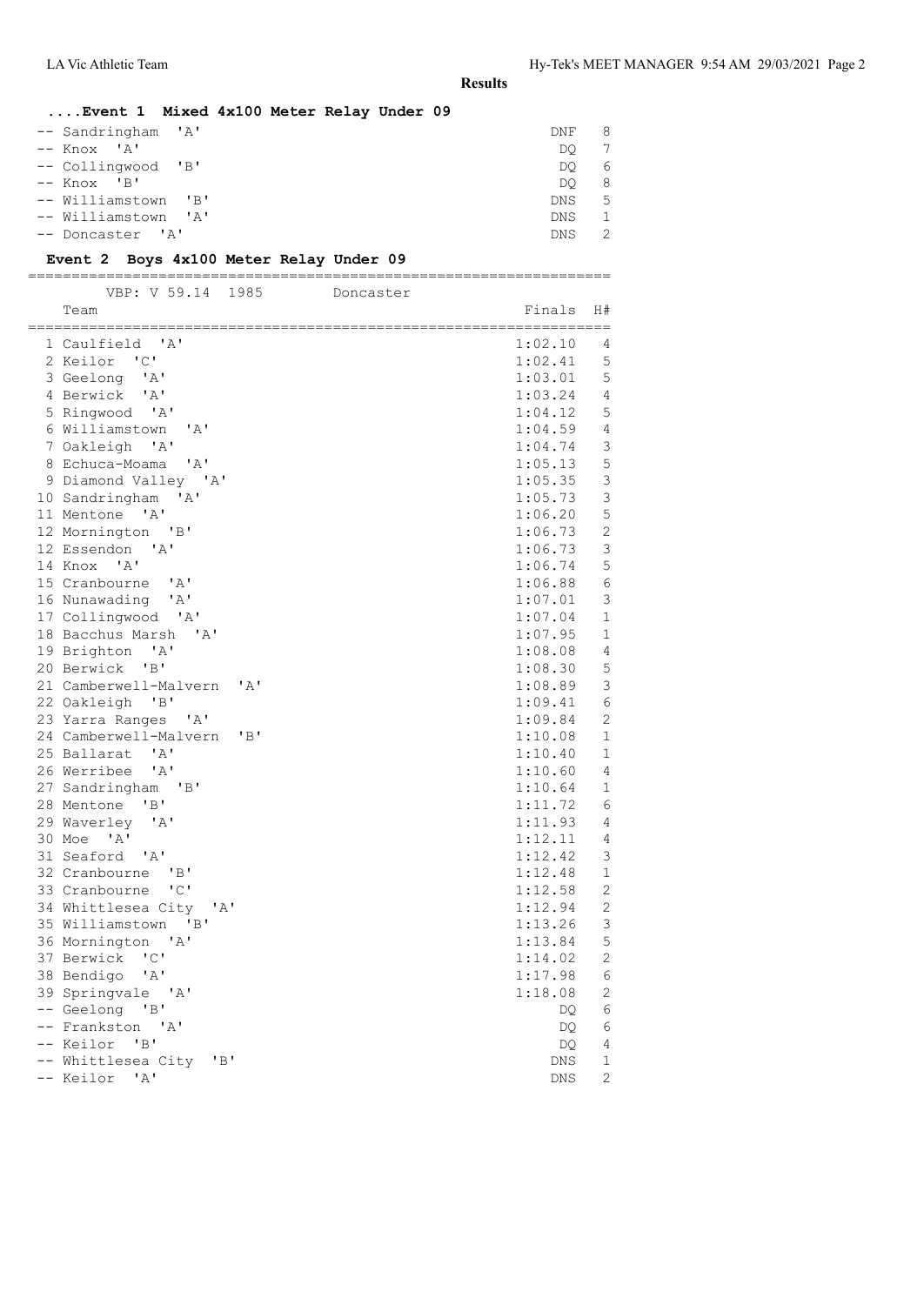### **....Event 2 Boys 4x100 Meter Relay Under 09**

| -- Caulfield 'B'   | DNS 6 |  |
|--------------------|-------|--|
| -- Collingwood 'B' | DNS 6 |  |

### **Event 3 Girls 4x100 Meter Relay Under 09**

| VBP: V 1:00.24<br>1977                             | Doncaster  |                |
|----------------------------------------------------|------------|----------------|
| Team                                               | Finals     | H#             |
|                                                    |            | ------         |
| 1 Berwick<br>' A'                                  | 1:03.70    | 1              |
| 2 Geelong 'A'                                      | 1:04.08    | $\mathbf{1}$   |
| 3 Mentone 'A'                                      | 1:05.17    | $\mathbf 1$    |
| 4 Doncaster 'A'                                    | 1:05.73    | $\mathsf 3$    |
| 5 Keilor<br>$^{\prime}$ A $^{\prime}$              | 1:05.90    | 5              |
| 6 Caulfield 'A'                                    | 1:06.17    | $\overline{4}$ |
| 7 Cranbourne 'A'                                   | 1:07.59    | 1              |
| 8 Sandringham<br>$^{\prime}$ A $^{\prime}$         | 1:07.64    | $\overline{2}$ |
| 9 Geelong 'B'                                      | 1:08.47    | 3              |
| 10 Albury<br>' A'                                  | 1:08.63    | 4              |
| 11 Frankston 'A'                                   | 1:09.78    | 5              |
| 12 Camberwell-Malvern<br>$^{\prime}$ A $^{\prime}$ | 1:10.00    | $\overline{c}$ |
| 13 Diamond Valley<br>$^{\prime}$ A $^{\prime}$     | 1:10.29    | 3              |
| 14 Collingwood 'A'                                 | 1:10.60    | $\overline{c}$ |
| 15 Nunawading<br>' A'                              | 1:12.00    | 3              |
| 16 Sherbrooke<br>' A'                              | 1:12.79    | 3              |
| "B"<br>17 Cranbourne                               | 1:12.94    | $\overline{2}$ |
| 18 Caulfield<br>'B'                                | 1:13.05    | $\mathbf{1}$   |
| "B"<br>19 Mentone                                  | 1:13.17    | 5              |
| 20 Whittlesea City 'A'                             | 1:13.38    | $\mathbf 1$    |
| $\mathsf{A}$<br>21 Yarra Ranges                    | 1:13.42    | 4              |
| 22 Waverley<br>' A'                                | 1:13.81    | 1              |
| 23 Springvale 'A'                                  | 1:14.74    | $\overline{2}$ |
| 24 Ringwood<br>'A'                                 | 1:14.86    | 3              |
| 25 Seaford 'A'                                     | 1:15.35    | $\overline{c}$ |
| 26 Brighton<br>' A'                                | 1:15.40    | 5              |
| 27 Knox 'A'                                        | 1:15.44    | 4              |
| 28 Bacchus Marsh 'A'                               | 1:15.76    | $\mathbf{2}$   |
| 29 Diamond Valley 'B'                              | 1:16.32    | 5              |
| 30 Keilor<br>"B"                                   | 1:17.76    | $\overline{4}$ |
| 31 Werribee<br>' A'                                | 1:24.55    | 4              |
| -- Werribee<br>"B"                                 | DO.        | 5              |
| 'A'<br>-- Essendon                                 | DQ.        | $\overline{4}$ |
| -- Doncaster<br>"B"                                | <b>DNS</b> | $\mathbf 1$    |
| -- Camberwell-Malvern<br>"B"                       | <b>DNS</b> | 5              |
| -- Williamstown<br>$^{\prime}$ A $^{\prime}$       | DNS        | 4              |
| "B"<br>-- Knox                                     | <b>DNS</b> | 3              |
| -- Whittlesea City<br>"B"                          | DNS        | 3              |
| -- Caulfield<br>$\cdot$ C $\cdot$                  | <b>DNS</b> | 5              |
| -- Diamond Valley 'C'                              | DNS        | $\overline{2}$ |
| Event 4 Mixed 4x100 Meter Relay Under 10           |            |                |

| VBP: V 58.31 1995        | Springvale |             |                |
|--------------------------|------------|-------------|----------------|
| Team                     |            | Finals H#   |                |
|                          |            |             |                |
| 1 Camberwell-Malvern 'A' |            | $1:00.20$ 5 |                |
| 2 Diamond Valley 'A'     |            | 1:00.26     | $\overline{7}$ |
| 3 Doncaster 'A'          |            | 1:00.52     | $\overline{4}$ |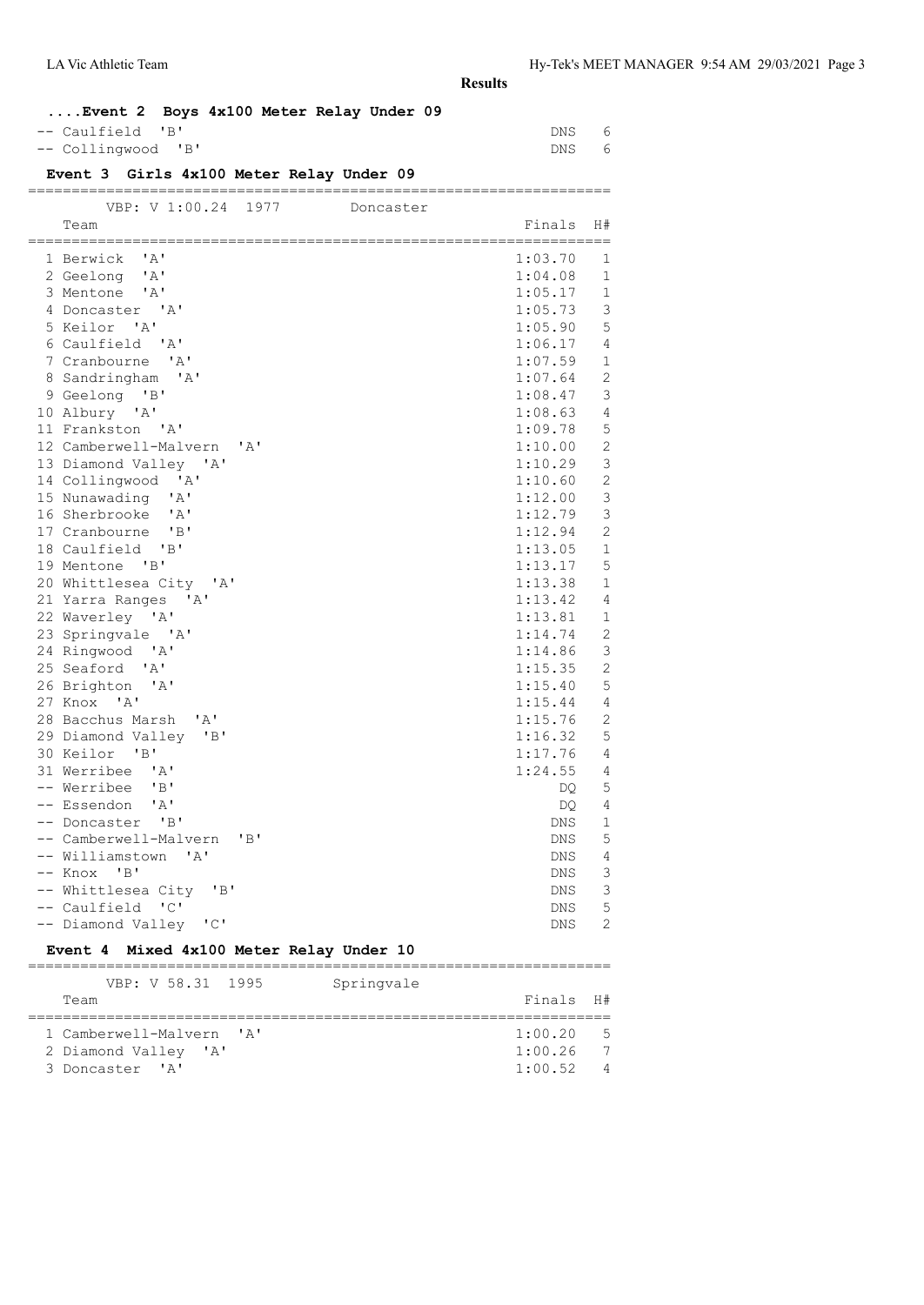| Event 4 Mixed 4x100 Meter Relay Under 10                         |                    |                  |
|------------------------------------------------------------------|--------------------|------------------|
| 4 Cranbourne 'A'                                                 | 1:00.62            | 3                |
| 5 Waverley 'A'                                                   | 1:01.01            | 4                |
| 6 Frankston 'A'                                                  | 1:01.19            | 6                |
| 7 Berwick 'A'                                                    | 1:01.50            | $\mathbf 1$      |
| 8 Knox 'A'                                                       | 1:01.55            | 3                |
| 9 Coburg 'A'                                                     | 1:01.58            | 5                |
| 10 Werribee 'A'                                                  | 1:01.66            | 5                |
| 11 Doncaster 'B'                                                 | 1:02.37            | 3                |
| 12 Albury 'A'                                                    | 1:02.56            | $\mathbf{2}$     |
| 13 Mentone 'A'                                                   | 1:02.58            | 7                |
| 14 Whittlesea City 'A'                                           | 1:02.82            | 8                |
| 15 Sandringham 'B'                                               | 1:03.20            | $\epsilon$       |
| 16 Yarra Ranges 'A'                                              | 1:03.42            | $\mathbf{2}$     |
| 17 Albury 'B'                                                    | 1:03.73            | 5                |
| 18 Camberwell-Malvern 'B'                                        | 1:03.79            | 4                |
| 19 Bendigo 'A'                                                   | 1:04.01            | $\overline{2}$   |
| 20 Caulfield 'A'                                                 | 1:04.30            | $\mathbf 1$      |
| 21 Echuca-Moama 'A'                                              | 1:04.40            | 8                |
| 22 Brighton 'A'                                                  | 1:04.55            | $\mathbf{1}$     |
| 23 Diamond Valley 'B'                                            | 1:05.01            | 8                |
| 24 Berwick 'C'                                                   | 1:05.45            | 4                |
| 25 Knox 'D'                                                      | 1:06.00            | $\mathbf{2}$     |
| 26 Cranbourne 'B'                                                | 1:06.19            | 5                |
| 27 Werribee 'B'                                                  | 1:06.50            | $\mathcal{E}$    |
| 28 Knox 'C'                                                      | 1:06.51            | $\boldsymbol{7}$ |
| 29 Cranbourne 'C'                                                | 1:06.86            | 8                |
| 30 Yarra Ranges 'B'                                              | 1:06.94            | 3                |
| 31 Collingwood 'A'                                               | 1:06.98            | $\epsilon$       |
| 32 Chelsea 'A'                                                   | 1:07.08            | 7                |
| 33 Pakenham 'A'                                                  | 1:07.28            | $\mathcal{E}$    |
| 33 Essendon 'A'                                                  | 1:07.28            | $\overline{4}$   |
| 35 Caulfield 'B'                                                 | 1:07.39            | 6                |
| 36 Bacchus Marsh<br>$^{\prime}$ A $^{\prime}$<br>36 Ballarat 'A' | 1:07.51<br>1:07.51 | 5<br>4           |
| 38 Echuca-Moama 'B'                                              | 1:07.57            | 7                |
| 39 Nunawading 'A'                                                | 1:07.65            | 8                |
| 40 Pakenham 'B'                                                  | 1:07.80            | $\boldsymbol{7}$ |
| 41 Bendigo<br>"B"                                                | 1:07.83            | 6                |
| 42 Corio 'A'                                                     | 1:08.35            | 5                |
| 43 Mentone 'B'                                                   | 1:08.52            | $\mathbf 1$      |
| 44 Southern Metropolitan Region<br>' A'                          | 1:08.95            | $\overline{7}$   |
| 45 Springvale<br>$\mathsf{A}$                                    | 1:10.03            | 2                |
| 46 Essendon<br>"B"                                               | 1:11.01            | 6                |
| 47 Cranbourne<br>- 'E'                                           | 1:11.20            | 6                |
| 48 Knox<br>"B"                                                   | 1:12.49            | 8                |
| 49 Pakenham<br>$^{\prime}$ C $^{\prime}$                         | 1:13.19            | 8                |
| 50 Berwick<br>"B"                                                | 1:13.21            | 8                |
| 51 Coburg 'B'                                                    | 1:13.34            | $\overline{c}$   |
| 52 Diamond Valley<br>$^{\prime}$ C $^{\prime}$                   | 1:13.76            | $\sqrt{6}$       |
| 53 Croydon<br>$\mathbf{A}$                                       | 1:14.56            | $1\,$            |
| 54 Werribee<br>$^{\prime}$ C $^{\prime}$                         | 1:15.36            | $\boldsymbol{7}$ |
| 55 Ballarat<br>"B"                                               | 1:16.27            | $\mathbf 1$      |
| 56 Corio 'B'                                                     | 1:16.50            | 3                |
| 57 Cranbourne<br>"D"                                             | 1:20.48            | $\sqrt{4}$       |
| Sandringham<br>'A'                                               | DQ                 | 5                |
| "B"<br>Collingwood<br>$^{\prime}$ C $^{\prime}$                  | DNS                | $\sqrt{4}$       |
| Doncaster                                                        | DNS                | $\mathbf 1$      |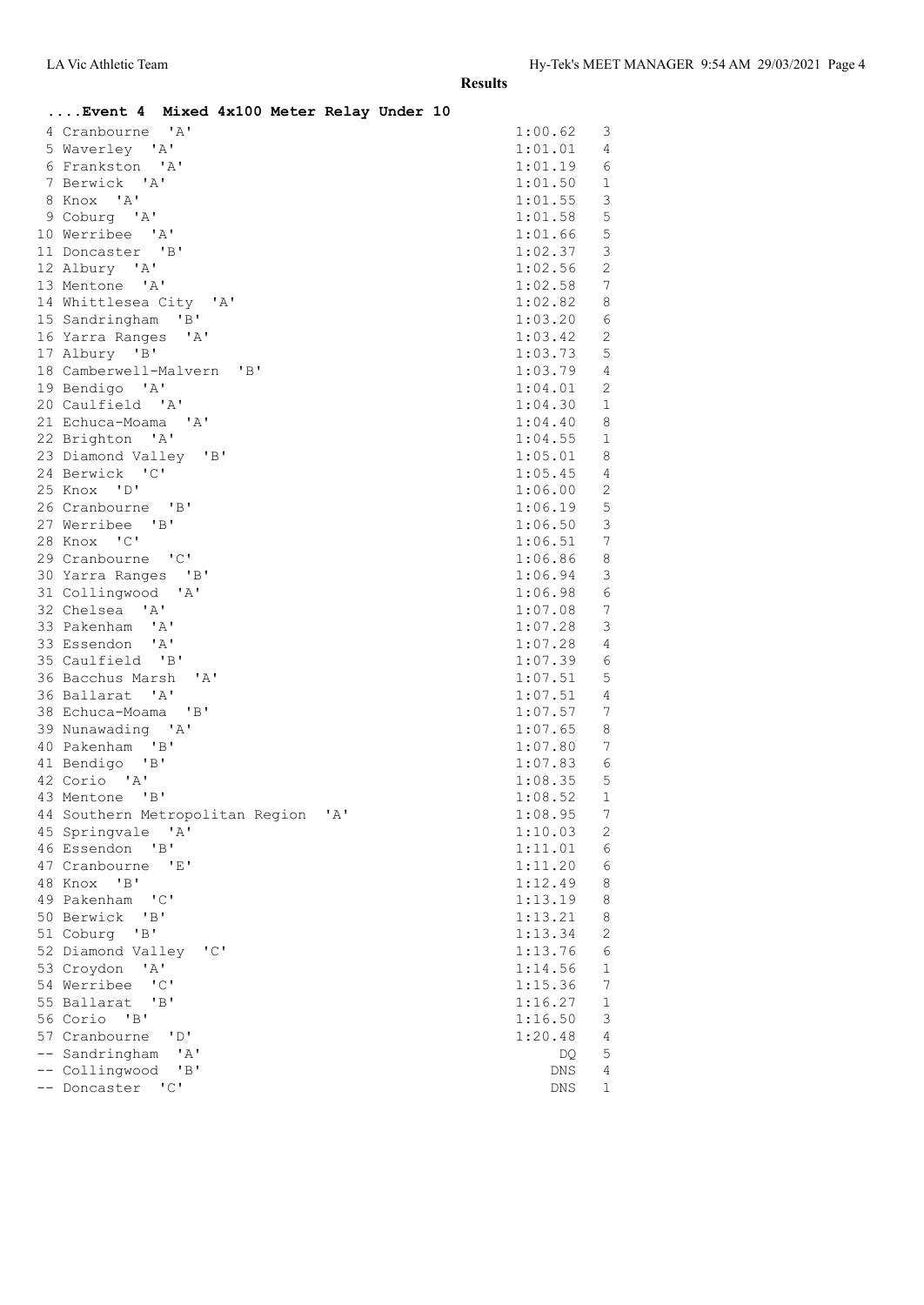# **....Event 4 Mixed 4x100 Meter Relay Under 10**

-- Melton City 'A' DNS 2

# **Event 5 Boys 4x100 Meter Relay Under 10**

#### ===================================================================

| VBP: V 56.44<br>1986<br>Doncaster         |          |                |            |
|-------------------------------------------|----------|----------------|------------|
| Team                                      | Finals   | H#             |            |
| 1 Camberwell-Malvern<br>$\mathsf{A}$      | 1:00.90  |                | 3 1:00.899 |
| 2 Doncaster 'A'                           | J1:00.90 |                | 4 1:00.900 |
| 3 Brighton<br>' A'                        | 1:01.72  | 5              |            |
| 4 Waverley 'A'                            | 1:01.73  | 4              |            |
| 5 Sandringham 'A'                         | 1:01.84  | 3              |            |
| 6 Cranbourne 'A'                          | 1:02.12  | $\mathbf 1$    |            |
| 7 Diamond Valley 'A'                      | 1:02.14  | $\overline{2}$ |            |
| 8 Knox 'A'                                | 1:02.38  | 5              |            |
| 9 Bendigo 'A'                             | 1:03.88  | $\mathbf 1$    |            |
| 10 Yarra Ranges<br>$\mathsf{A}$           | 1:04.98  | 5              |            |
| 10 Mentone<br>$^{\prime}$ A $^{\prime}$   | 1:04.98  | 2              |            |
| 12 Werribee 'A'                           | 1:05.31  | 2              |            |
| 13 Albury 'A'                             | 1:05.49  | 3              |            |
| 14 Caulfield 'A'                          | 1:05.67  | $\mathbf 1$    |            |
| 15 Caulfield 'B'                          | 1:05.95  | $\overline{4}$ |            |
| 16 Coburg 'A'                             | 1:06.11  | 5              |            |
| 17 Springvale 'A'                         | 1:06.24  | 1              |            |
| 18 Pakenham 'A'                           | 1:06.75  | 4              |            |
| 19 Warragul<br>' A'                       | 1:07.25  | 2              |            |
| 20 Knox 'B'                               | 1:08.45  | 4              |            |
| 21 Corio 'A'                              | 1:09.00  | 5              |            |
| 21 Collingwood 'A'                        | 1:09.00  | 4              |            |
| 23 Chelsea 'A'                            | 1:09.06  | 4              |            |
| 24 Sherbrooke 'A'                         | 1:10.71  | 3              |            |
| 25 Oakleigh 'A'                           | 1:12.33  | $\mathbf{1}$   |            |
| 26 Essendon 'A'                           | 1:14.30  | $\mathbf{2}$   |            |
| 27 Berwick 'B'                            | 1:14.87  | 5              |            |
| 28 Croydon<br>$^{\prime}$ A $^{\prime}$   | 1:15.25  | 3              |            |
| 29 Cranbourne 'B'                         | 1:19.40  | 3              |            |
| -- Berwick<br>$\mathsf{A}$                | DQ.      | 2              |            |
| -- Ringwood 'A'                           | DQ.      | 4              |            |
| -- Doncaster 'B'                          | DNS.     | 5              |            |
| -- Whittlesea City<br>' A'                | DNS.     | 3              |            |
| -- Ballarat<br>' A'                       | DNS      | 5              |            |
| -- Frankston<br>$^{\prime}$ A $^{\prime}$ | DNS.     | 3              |            |
| -- Nunawading 'A'                         | DNS.     | 1              |            |
| -- Mornington 'A'                         | DNS      | 2              |            |
| -- Whittlesea City<br>"B"                 | DNS      | 1              |            |

#### **Event 6 Girls 4x100 Meter Relay Under 10**

=================================================================== VBP: V 58.68 2010 Sandringham A

| VDI. V JO.VO ZUIV                                                                                               | panar riigilalli A |                                                                    |                                                     |
|-----------------------------------------------------------------------------------------------------------------|--------------------|--------------------------------------------------------------------|-----------------------------------------------------|
| Team                                                                                                            |                    | Finals                                                             | H#                                                  |
| 1 Sandringham 'A'<br>2 Doncaster 'A'<br>3 Knox 'A'<br>4 Diamond Valley 'A'<br>5 Box Hill 'A'<br>6 Frankston 'A' |                    | $1:01.17$ 4<br>1:01.78<br>1:01.86<br>1:02.53<br>1:03.47<br>1:03.90 | $\overline{1}$<br>- 2<br>$\overline{7}$<br>- 5<br>7 |
|                                                                                                                 |                    |                                                                    |                                                     |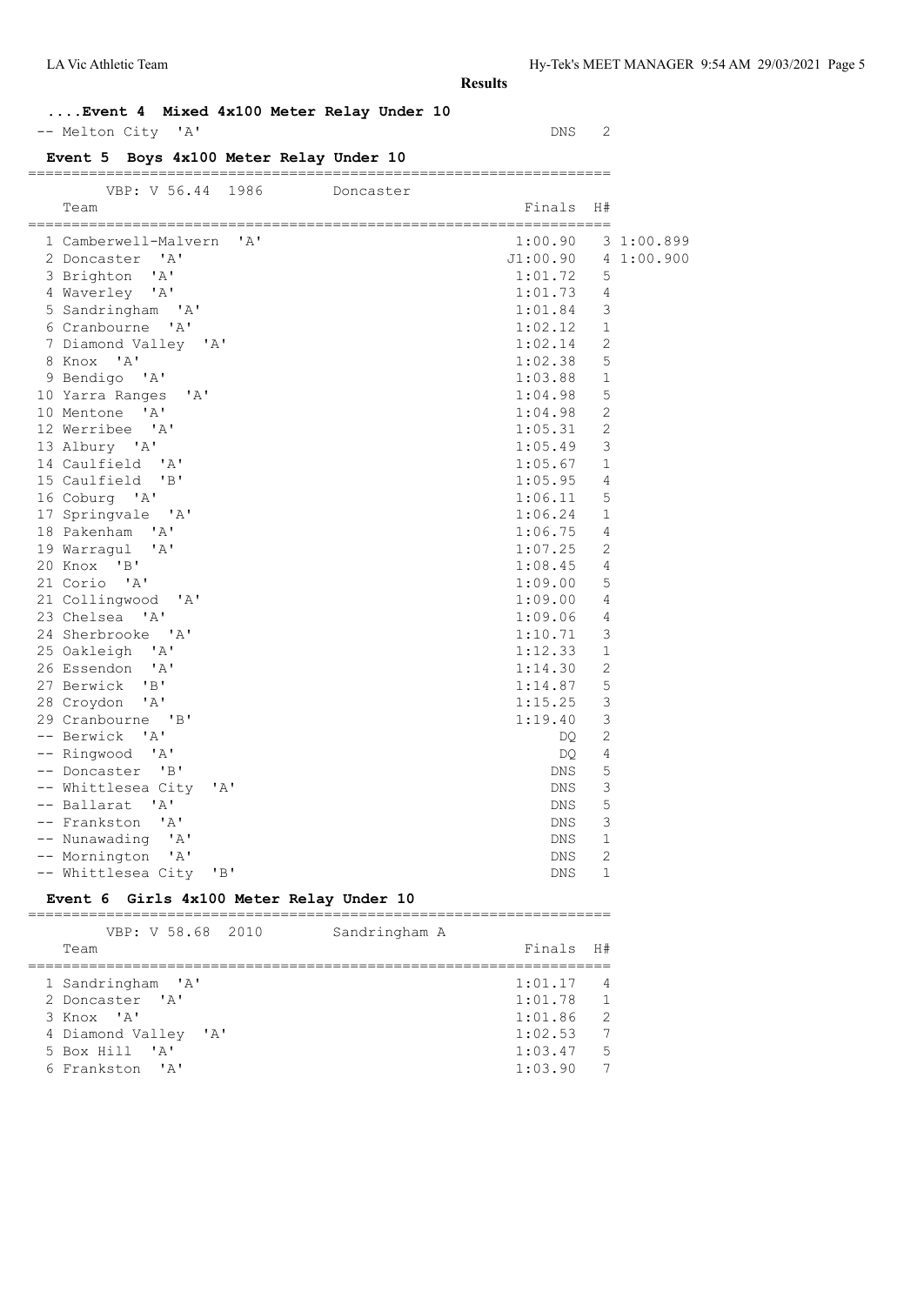| Event 6 Girls 4x100 Meter Relay Under 10    |                            |                |
|---------------------------------------------|----------------------------|----------------|
| 7 Albury 'A'                                | 1:03.91 5                  |                |
| 8 Cranbourne 'A'                            | 1:04.09 2                  |                |
| 9 Geelong 'A'                               | 1:04.19                    | $\mathbf{1}$   |
| 10 Camberwell-Malvern 'A'                   | 1:04.32                    | 6              |
| 11 Doncaster 'B'                            | 1:04.60                    | $\mathbf 5$    |
| 12 Sth Melb District 'A'                    | 1:04.75                    | 3              |
| 13 Oakleigh 'A'                             | 1:04.78                    | $\mathbf{1}$   |
| 14 Whittlesea City 'A'                      | 1:04.97                    | $\mathbf{1}$   |
| 15 Werribee 'A'                             | 1:05.22 6                  |                |
| 16 Echuca-Moama 'A'                         | 1:05.88 6                  |                |
| 17 Yarra Ranges 'A'                         | 1:06.07                    | 5              |
| 18 Pakenham 'A'                             | $1:06.67$ 6                |                |
| 19 Mentone 'A'                              | $1:06.74$ 2                |                |
| 19 Coburg 'A'                               | $1:06.74$ 4                |                |
| 21 Southern Metropolitan Region 'A'         | 1:06.75 2                  |                |
| 22 Essendon 'A'                             | 1:06.76                    | 7              |
| 23 Bendigo 'A'                              | 1:06.85                    | $\overline{4}$ |
| 24 Caulfield 'A'                            | 1:07.36                    | $\mathbf{3}$   |
| 25 Sandringham 'B'                          | 1:07.42 7                  |                |
| 26 Geelong 'B'                              | $1:07.61$ 6                |                |
| 27 Berwick 'A'                              | $1:07.66$ 4                |                |
| 28 Cranbourne 'B'                           | $1:08.29$ 7<br>$1:08.71$ 7 |                |
| 29 Keilor 'A'                               |                            |                |
| 30 Knox 'B'                                 | 1:09.10 5                  |                |
| 31 Williamstown 'A'                         | $1:09.64$ 1                |                |
| 32 Ballarat 'A'                             | 1:10.17                    | 3              |
| 33 Cranbourne 'C'                           | 1:10.83                    | 6              |
| 34 Warragul 'A'                             | 1:12.05                    | $\overline{4}$ |
| 35 Nunawading 'A'                           | 1:12.29                    | $\mathcal{E}$  |
| 36 Sandringham 'C'                          | 1:12.83                    | 5              |
| 37 Springvale 'A'                           | $1:13.46$ 3                |                |
| 38 Bacchus Marsh 'A'                        | $1:13.75$ 5                |                |
| 39 Mentone 'B'                              | $1:14.18$ 1                |                |
| 40 Croydon 'B'                              | 1:14.40                    | 3              |
| 41 Yarra Ranges<br>"B"                      | 1:14.55                    | 1              |
| 42 Werribee 'B'                             | 1:14.92 2                  |                |
| 43 Mentone 'C'                              | $1:14.99$ 6                |                |
| 44 Corio 'A'                                | 1:15.84 4                  |                |
| 45 Berwick 'B'                              | 1:16.37                    | 7              |
| 46 Croydon 'A'                              | 1:16.61 4                  |                |
| -- Diamond Valley 'B'                       | DNS                        | 2              |
| -- Geelong 'C'                              | DNS                        | 7              |
| -- Keilor 'B'                               | <b>DNS</b>                 | 5              |
| -- Collingwood<br>$^{\prime}$ A $^{\prime}$ | <b>DNS</b>                 | 4              |
| -- Corio 'B'                                | ${\rm DNS}$                | 6              |
| -- Whittlesea City 'B'                      | <b>DNS</b>                 | $\mathbf{2}$   |
| $\overline{\phantom{a}}$<br>-- Knox         | <b>DNS</b>                 | 3              |

### **Event 7 Mixed 4x100 Meter Relay Under 11**

|                 | VBP: V 55.86 2000 | Ballarat |           |                |
|-----------------|-------------------|----------|-----------|----------------|
| Team            |                   |          | Finals H# |                |
|                 |                   |          |           |                |
| 1 Doncaster 'A' |                   |          | 56.06     | 6              |
| 2 Geelong 'A'   |                   |          | 56.67     | $5^{\circ}$    |
| 3 Berwick 'A'   |                   |          | 56.78     | $\overline{4}$ |
| 4 Geelong 'B'   |                   |          | 56.96     | $\mathcal{R}$  |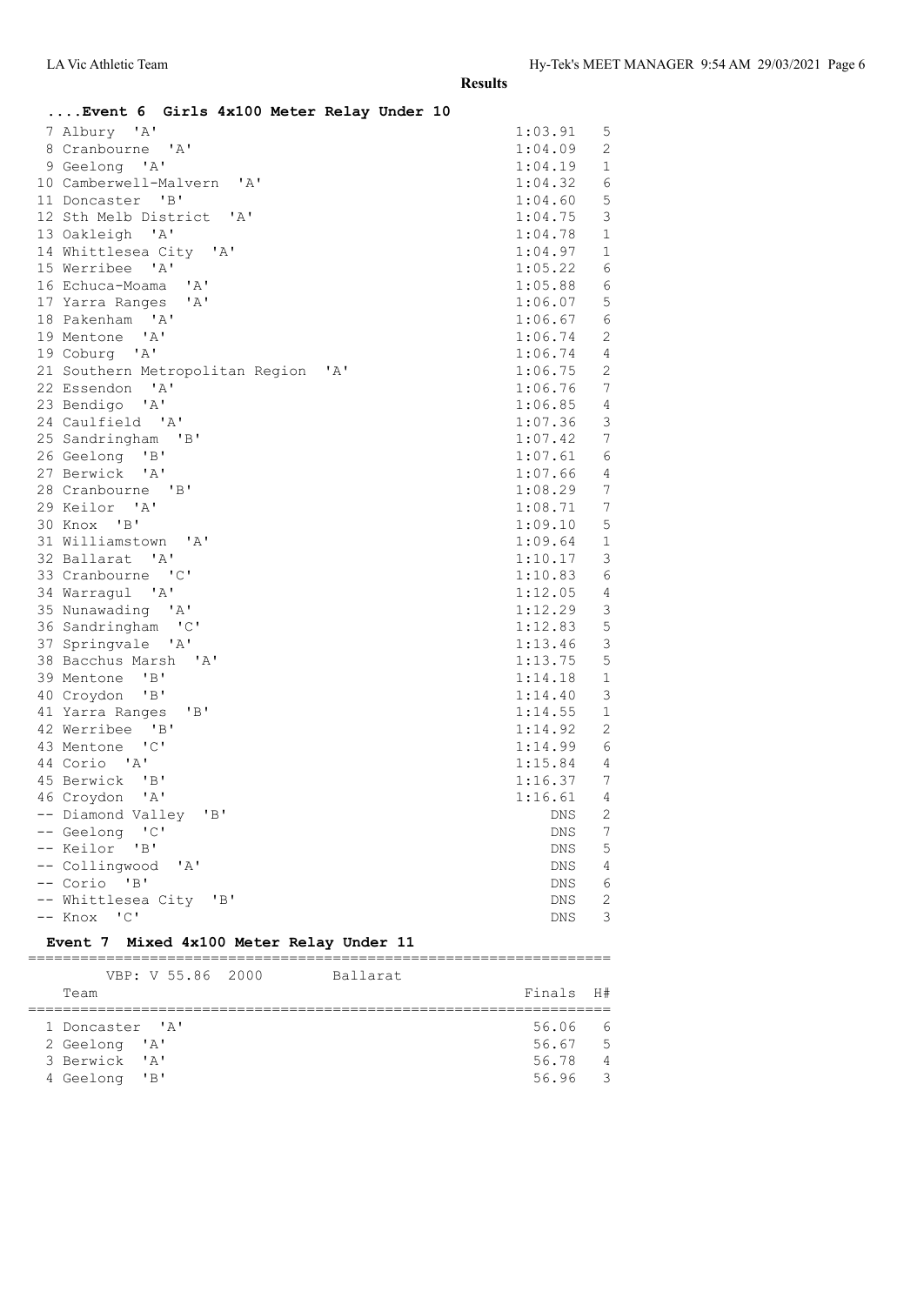|                                                         | Event 7 Mixed 4x100 Meter Relay Under 11 |
|---------------------------------------------------------|------------------------------------------|
| 5 Cranbourne 'A'                                        | 57.15<br>2                               |
| 6 Oakleigh 'A'                                          | 57.21<br>9                               |
| 7 Keilor 'A'                                            | 57.52<br>7                               |
| 8 Melton City 'A'                                       | 57.56<br>$\mathbf{1}$                    |
| 9 Diamond Valley 'A'                                    | 57.70<br>4                               |
| 10 Moe 'A'                                              | 57.83<br>3                               |
| 11 Caulfield 'A'                                        | $\mathbf{1}$<br>57.98                    |
| 12 Mentone 'A'                                          | $\,8\,$<br>58.10                         |
| 13 Echuca-Moama 'A'                                     | $\mathfrak{Z}$<br>58.77                  |
| 14 Sth Melb District 'B'                                | 59.14<br>8                               |
| 15 Coburg 'A'                                           | 59.33<br>6                               |
| 16 Diamond Valley 'B'                                   | 59.46<br>$\mathbf{1}$                    |
| 17 Bacchus Marsh 'A'                                    | 2<br>59.47                               |
| 18 Collingwood 'B'                                      | $7\phantom{.0}$<br>59.50                 |
| 19 Brighton 'B'                                         | 5<br>59.78                               |
| 20 Keilor 'B'                                           | 1:00.10<br>4                             |
| 21 Essendon 'A'                                         | 1:00.26<br>6                             |
| 22 Frankston 'B'                                        | 8<br>1:00.72                             |
| 23 Sandringham 'A'                                      | $\sqrt{2}$<br>1:00.74                    |
| 24 Berwick 'D'                                          | $\mathfrak{Z}$<br>1:00.86                |
| 25 Werribee 'A'                                         | $\mathbf 5$<br>1:00.94                   |
| 26 Yarra Ranges 'A'                                     | $\overline{4}$<br>1:01.00                |
| 27 Doncaster 'B'                                        | 7<br>1:01.16                             |
| 28 Ringwood 'A'                                         | 1:01.27<br>9                             |
| 29 Williamstown 'A'                                     | 6<br>1:01.58                             |
| 30 Mentone 'D'                                          | 1:02.02<br>2<br>$\mathbf{1}$             |
| 31 Cranbourne 'B'                                       | 1:02.17<br>$7\phantom{.0}$               |
| 32 Pakenham 'A'<br>33 Knox<br>$^{\prime}$ A $^{\prime}$ | 1:02.29<br>1:02.50<br>9                  |
| 34 Knox 'B'                                             | 1:02.74<br>4                             |
| 35 Diamond Valley 'C'                                   | $\mathsf 9$<br>1:02.75                   |
| 36 Melton City 'B'                                      | $\mathsf 9$<br>1:02.85                   |
| 37 Seaford 'A'                                          | $7\phantom{.0}$<br>1:03.09               |
| 38 Oakleigh 'B'                                         | 3<br>1:03.31                             |
| 39 Mentone 'C'                                          | $\mathbf{1}$<br>1:03.35                  |
| 40 Caulfield 'B'                                        | 2<br>1:03.58                             |
| 41 Keilor 'C'                                           | 1:03.98<br>8                             |
| 42 Collingwood 'A'                                      | $\overline{4}$<br>1:04.01                |
| 43 Nunawading 'A'                                       | 7<br>1:04.04                             |
| 44 Sandringham 'B'                                      | $1:04.05$ 6                              |
| 45 Springvale<br>$\mathsf{A}$                           | 1:04.10<br>8                             |
| 45 Echuca-Moama<br>"B"                                  | 1:04.10<br>6                             |
| 47 Coburg 'B'                                           | $\sqrt{2}$<br>1:04.58                    |
| 48 Frankston 'A'                                        | $\mathbf 1$<br>1:04.84                   |
| 49 Brighton<br>' A'                                     | $\boldsymbol{7}$<br>1:04.99              |
| "B"<br>50 Berwick                                       | $\,8\,$<br>1:05.37                       |
| 51 Sth Melb District                                    | 9<br>' A'<br>1:05.65                     |
| 52 Bacchus Marsh<br>"B"                                 | 5<br>1:06.24                             |
| "B"<br>53 Pakenham                                      | $\sqrt{4}$<br>1:06.37                    |
| "B"<br>54 Ringwood                                      | 8<br>1:06.57                             |
| 55 Mentone<br>"B"                                       | 5<br>1:06.82                             |
| "B"<br>56 Essendon                                      | $\mathsf 9$<br>1:06.99                   |
| ' A'<br>57 Croydon                                      | $\,8\,$<br>1:07.15                       |
| 'B'<br>58 Seaford                                       | 5<br>1:08.28                             |
| "D"<br>59 Brighton                                      | $\mathfrak{g}$<br>1:08.35                |
| "C"<br>60 Coburg                                        | 3<br>1:08.59                             |
| "B"<br>61 Werribee                                      | $\mathcal{S}$<br>1:08.97                 |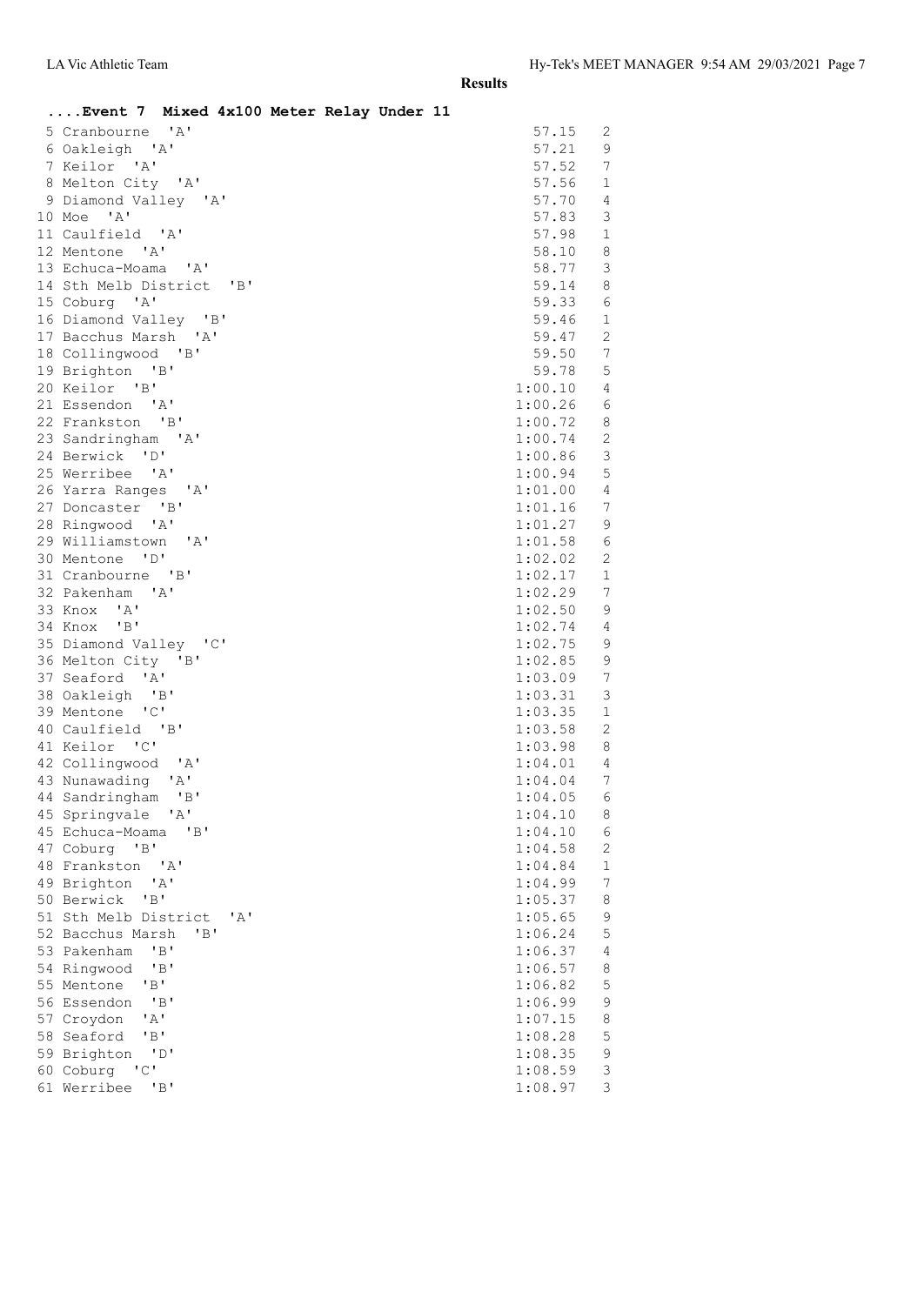# **....Event 7 Mixed 4x100 Meter Relay Under 11** 62 Berwick 'C' 1:09.95 7<br>-- Brighton 'C' DO 6

| -- Brighton 'C' | DO.  | 6  |
|-----------------|------|----|
| -- Bendigo 'A'  | DNS  | 6  |
| -- Coburg 'D'   | DNS  |    |
| -- Bendigo 'B'  | DNS. | -5 |
|                 |      |    |

#### **Event 8 Boys 4x100 Meter Relay Under 11** ===================================================================

| VBP: V 54.44<br>1987                        | Doncaster          |                |
|---------------------------------------------|--------------------|----------------|
| Team<br>===============                     | Finals             | H#<br>:=====   |
| 1 Geelong 'A'                               | 56.16              | 5              |
| 2 Berwick 'A'                               | 56.60              | $\mathbf{1}$   |
| 3 Geelong 'B'                               | 58.17              | 4              |
| 4 Sandringham 'A'                           | 58.43              | $\mathbf{1}$   |
| 5 Waverley 'A'                              | 58.47              | 3              |
| 6 Keilor 'A'                                | 58.60              | 2              |
| 7 Echuca-Moama<br>$^{\prime}$ A $^{\prime}$ | 58.85              | $\overline{2}$ |
| 8 Geelong 'C'                               | 59.10              | 6              |
| 9 Cranbourne 'A'                            | 59.43              | 2              |
| 10 Box Hill 'A'                             | 59.45              | $\overline{c}$ |
| 11 Doncaster 'A'                            | 59.70              | $\mathbf{1}$   |
| 12 Mornington 'A'                           | 59.95              | 5              |
| 13 Collingwood 'A'                          | 1:00.05            | 4              |
| 14 Brighton 'A'                             | 1:00.18            | 2              |
| 15 Diamond Valley 'A'                       | 1:00.38            | 5              |
| 16 Williamstown 'A'                         | 1:00.42            | $\mathbf{1}$   |
| 17 Pakenham 'A'                             | 1:00.60            | 2              |
| 18 Coburg 'A'                               | 1:00.64            | 5              |
| 19 Knox 'A'                                 | 1:00.67            | 6              |
| 20 Sth Melb District 'A'                    | 1:00.74            | 4<br>3         |
| 21 Melton City 'A'<br>22 Caulfield 'A'      | 1:00.99<br>1:01.11 | 3              |
| 23 Bacchus Marsh 'A'                        | 1:01.50            | $\mathbf 1$    |
| 24 Echuca-Moama<br>"B"                      | 1:01.62            | $\mathbf 1$    |
| 25 Ringwood 'A'                             | 1:02.12            | 6              |
| 26 Berwick 'B'                              | 1:02.27            | 5              |
| 27 Oakleigh 'A'                             | 1:02.77            | $\mathbf{1}$   |
| 28 Essendon 'A'                             | 1:02.85            | 5              |
| 29 Nunawading 'A'                           | 1:02.92            | 6              |
| 30 Mentone 'A'                              | 1:03.38            | $\overline{4}$ |
| 31 Werribee 'A'                             | 1:03.78            | 6              |
| 32 Brighton 'B'                             | 1:05.54            | 4              |
| 33 Frankston 'A'                            | 1:05.86            | 6              |
| 34 Berwick 'C'                              | 1:06.07            | 6              |
| 35 Sandringham 'B'                          | 1:06.29            | 6              |
| 36 Seaford 'A'                              | 1:06.35            | 4              |
| 37 Oakleigh 'B'                             | 1:07.11            | 5              |
| "B"<br>38 Mentone                           | 1:07.18            | 3              |
| 39 Diamond Valley 'B'                       | 1:07.85            | 3              |
| 40 Gippsland Country Region 'A'             | 1:13.59            | 5              |
| -- Whittlesea City 'A'                      | DNS                | 2              |
| -- Williamstown<br>$\mathsf{B}$             | DNS                | 3              |
| -- Coburg 'B'                               | DNS                | 3              |
| -- Whittlesea City 'B'                      | <b>DNS</b>         | 4              |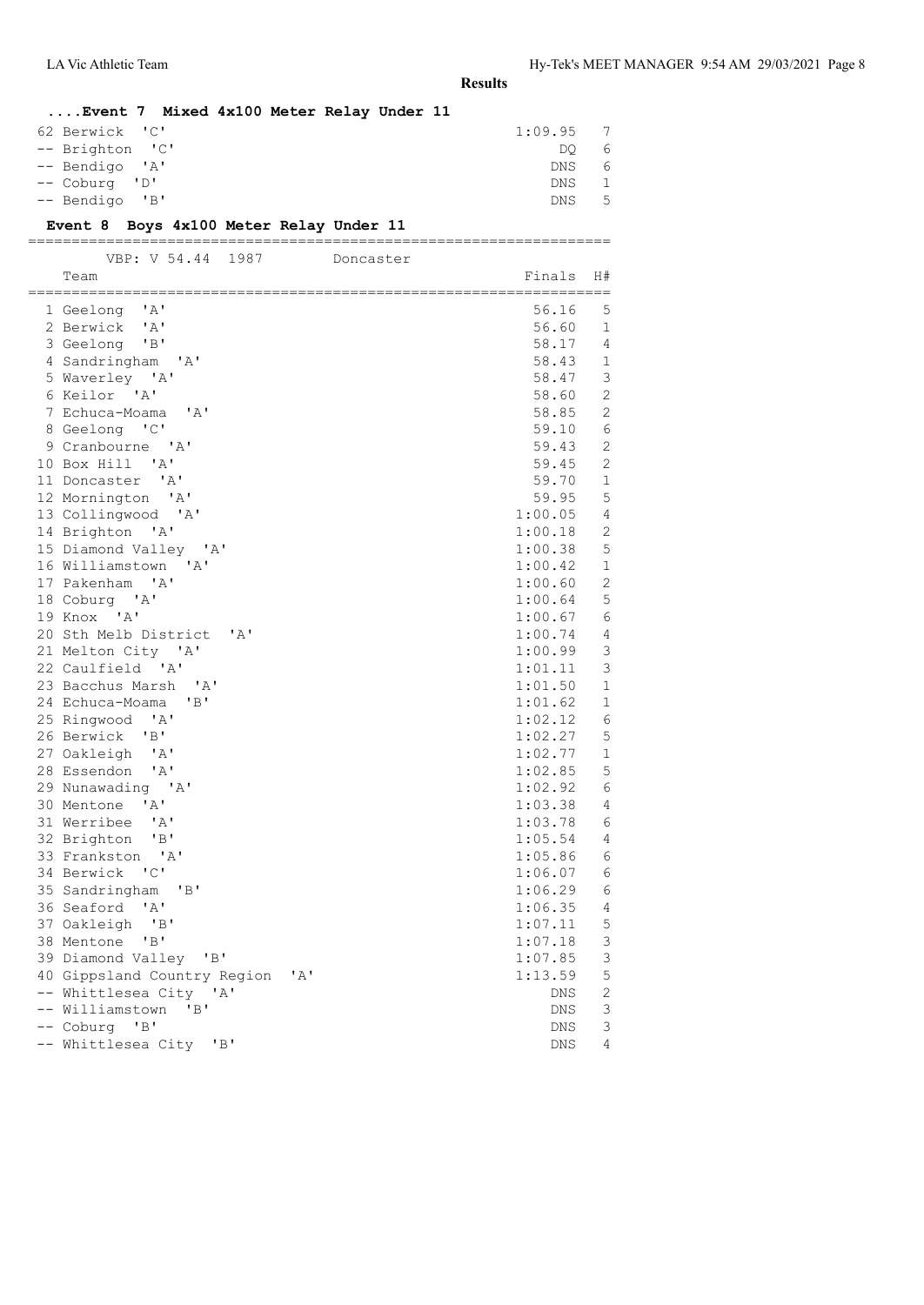#### **Event 9 Girls 4x100 Meter Relay Under 11**

| ----- 18100 RCG<br>-- **~-~~               |                    |                            |
|--------------------------------------------|--------------------|----------------------------|
| VBP: V 55.54 1977 Box Hill<br>Team         | Finals             | H#                         |
|                                            |                    |                            |
| 1 Mentone 'B'                              | 58.12              | 5                          |
| 2 Diamond Valley 'A'                       | 58.29              | 1                          |
| 3 Geelong 'A'                              | 58.30              | 3                          |
| 4 Caulfield 'A'                            | 59.04              | 4                          |
| 5 Brighton 'A'                             | 59.15              | 5                          |
| 6 Oakleigh 'A'                             | 59.55              | $\overline{4}$             |
| 7 Doncaster 'B'                            | 59.66              | 7                          |
| 8 Keilor 'A'                               | 59.77              | 2                          |
| 9 Melton City 'A'                          | 1:00.52            | $\overline{4}$             |
| 10 Geelong 'B'                             | 1:00.96            | 2                          |
| 11 Cranbourne 'A'                          | 1:01.22            | 3                          |
| 12 Frankston 'A'                           | 1:01.25            | 6                          |
| 13 Echuca-Moama 'A'                        | 1:01.31            | 4                          |
| 14 Nunawading 'A'                          | 1:02.03            | 2                          |
| 15 Warragul 'B'                            | 1:02.26            | 7                          |
| 16 Knox 'A'                                | 1:02.27            | 6                          |
| 17 Essendon 'A'                            | 1:02.30            | 5                          |
| 18 Bendigo 'A'                             | 1:02.43            | 5                          |
| 19 Camberwell-Malvern 'A'                  | 1:02.62            | 7                          |
| 19 Berwick 'A'                             | 1:02.62            | $\mathbf 1$                |
| 21 Ringwood 'A'                            | 1:02.63            | 7                          |
| 22 Yarra Ranges 'A'                        | 1:02.68            | $\mathbf 1$                |
| 23 Caulfield 'B'                           | 1:02.80            | $\overline{4}$             |
| 24 Bacchus Marsh 'A'                       | 1:04.03            | $\mathsf 3$<br>$\mathsf S$ |
| 25 Coburg 'A'<br>26 Mentone 'A'            | 1:04.49<br>1:04.74 | 7                          |
| 27 Chelsea 'A'                             | 1:04.83            | 3                          |
| 28 Whittlesea City 'A'                     | 1:05.57            | $\mathbf{1}$               |
| 29 Shepparton 'A'                          | 1:05.62            | 7                          |
| 30 Collingwood 'A'                         | 1:06.22            | $\mathbf{1}$               |
| 31 Brighton 'B'                            | 1:06.32            | $\mathbf{2}$               |
| 32 Keilor 'B'                              | 1:06.89            | 4                          |
| 33 Mornington 'A'                          | 1:07.58            | 5                          |
| 34 Werribee 'A'                            | 1:07.89            | 2                          |
| 35 Sth Melb District 'A'                   | 1:08.35            | 6                          |
| 36 Seaford 'A'                             | 1:08.67            | 6                          |
| 37 Diamond Valley 'B'                      | 1:09.00            | $\overline{\mathbf{3}}$    |
| 38 Diamond Valley 'C'                      | 1:09.33            | 3                          |
| 39 Corio<br>$^{\prime}$ A $^{\prime}$      | 1:09.43            | 6                          |
| 40 Yarra Ranges<br>"B"                     | 1:09.69            | 6                          |
| 41 Berwick 'B'                             | 1:09.88            | 7                          |
| 42 Pakenham<br>' A'                        | 1:10.13            | $\mathbf 1$                |
| ' A'<br>43 Warraqul                        | 1:11.64            | 4                          |
| 44 Sherbrooke<br>$^{\prime}$ A $^{\prime}$ | 1:12.40            | $\mathbf 1$                |
| "C"<br>45 Caulfield                        | 1:12.92            | 1                          |
| 46 Corio 'B'                               | 1:16.37            | 6                          |
| -- Kew 'A'                                 | DQ                 | 5                          |
| -- Mornington<br>$\mathsf{B}$              | DNS                | $\mathbf 2$                |
| -- Doncaster<br>' A'                       | DNS                | 3                          |
| -- Coburg 'B'                              | DNS                | 2                          |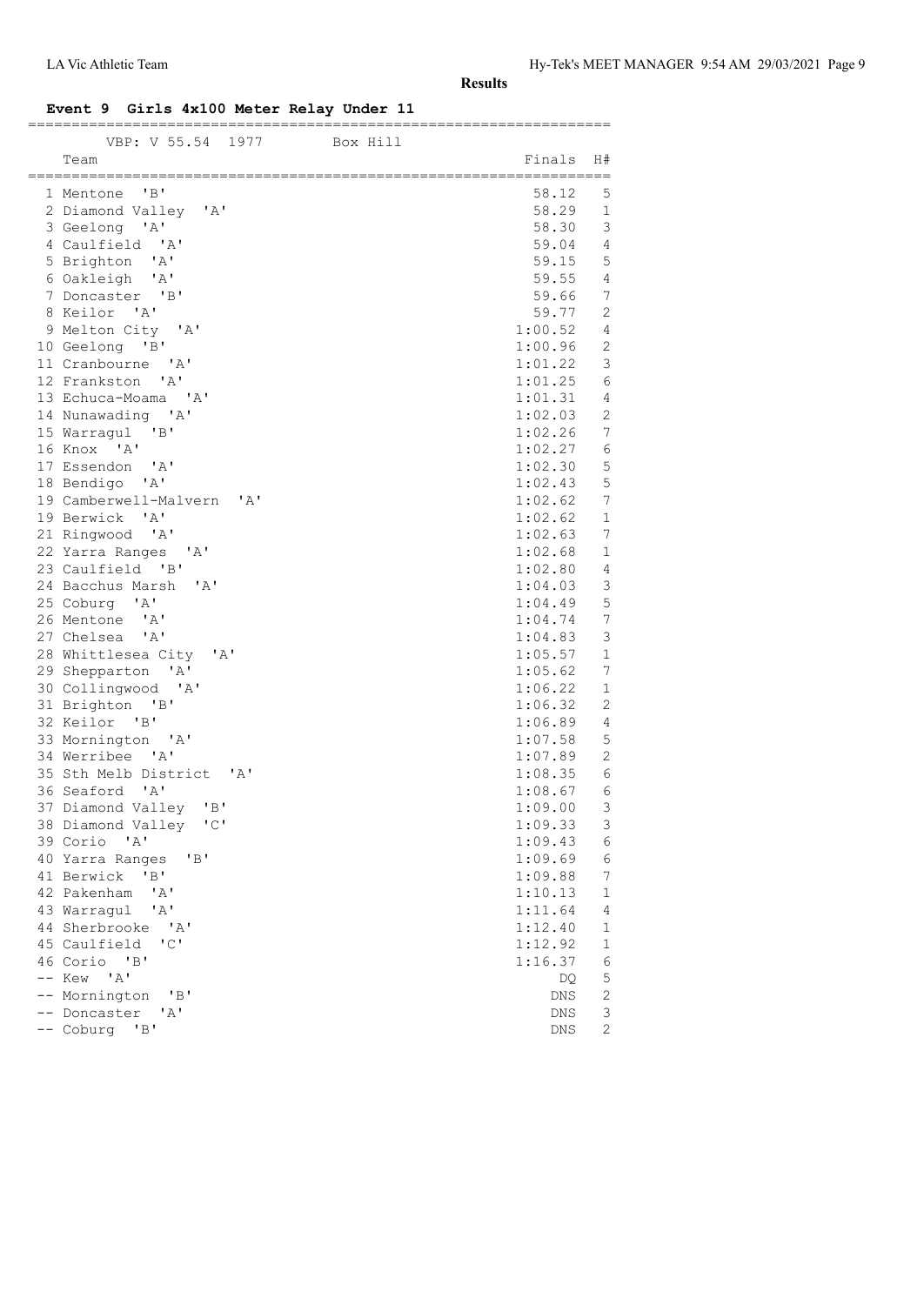### **Event 10 Mixed 4x100 Meter Relay Under 12**

| VBP: V 51.42 2013 Sth Melbourne & Districts A |     |  |                    |                           |
|-----------------------------------------------|-----|--|--------------------|---------------------------|
| Team                                          |     |  | Finals             | H#                        |
|                                               |     |  |                    |                           |
| 1 Geelong 'A'                                 |     |  | 52.90              | 4                         |
| 2 Camberwell-Malvern 'A'                      |     |  | 53.13              | 6                         |
| 3 Keilor 'A'                                  |     |  | 53.29              | $\mathbf{1}$              |
| 4 Essendon 'A'                                |     |  | 53.77              | 7                         |
| 5 Box Hill 'A'                                |     |  | 54.31              | 5                         |
| 6 Mentone 'A'                                 |     |  | 54.42              | 7                         |
| 7 Camberwell-Malvern 'B'                      |     |  | 54.66              | 7                         |
| 8 Sandringham 'A'                             |     |  | 54.70              | 5                         |
| 9 Berwick 'A'                                 |     |  | 54.77<br>54.94     | $\overline{2}$<br>7       |
| 10 Knox 'A'<br>11 Caulfield 'A'               |     |  | 55.27              | 7                         |
| 12 Geelong 'B'                                |     |  | 55.29              | 3                         |
| 13 Sandringham 'B'                            |     |  | 56.02              | $\overline{4}$            |
| 14 Werribee 'A'                               |     |  | 56.45              | 8                         |
| 15 Diamond Valley 'A'                         |     |  | 56.50              | $\overline{2}$            |
| 15 Sandringham 'C'                            |     |  | 56.50              | 7                         |
| 17 Coburg 'A'                                 |     |  | 56.54              | 2                         |
| 18 Mentone 'B'                                |     |  | 57.24              | 5                         |
| 19 Caulfield 'B'                              |     |  | 57.49              | 8                         |
| 20 Geelong 'C'                                |     |  | 57.74              | 5                         |
| 21 Essendon 'B'                               |     |  | 57.80              | $\mathbf{1}$              |
| 22 Keilor 'B'                                 |     |  | 57.98              | $\mathbf{2}$              |
| 23 Williamstown<br>$\mathsf{A}$               |     |  | 58.40              | 6                         |
| 24 Berwick 'B'                                |     |  | 58.71              | 3                         |
| 25 Ballarat 'A'                               |     |  | 58.77              | 5                         |
| 26 Cranbourne 'A'                             |     |  | 58.78              | 8                         |
| 27 Box Hill 'B'                               |     |  | 58.90              | 8                         |
| 28 Knox 'B'                                   |     |  | 58.93              | 6                         |
| 29 Echuca-Moama<br>'A'                        |     |  | 58.97              | 4                         |
| 30 Corio 'A'                                  |     |  | 59.13              | 6                         |
| 31 Nunawading 'A'                             |     |  | 59.39              | $\mathcal{E}$             |
| 32 Geelong 'D'                                |     |  | 59.48              | 6                         |
| 33 Werribee 'C'                               |     |  | 59.56              | 5                         |
| 34 Diamond Valley 'B'                         |     |  | 59.64              | 1                         |
| 35 Collingwood 'A'                            |     |  | 1:00.01            | 4                         |
| 36 Sandringham<br>"D"                         |     |  | 1:00.11            | 3                         |
| 37 Brighton 'A'                               |     |  | 1:00.34            | 6                         |
| 38 Williamstown 'B'                           |     |  | 1:00.67            | 5                         |
| 39 Springvale 'A'                             |     |  | 1:00.72            | $\ensuremath{\mathsf{3}}$ |
| "B"<br>40 Echuca-Moama                        |     |  | 1:01.04            | 8                         |
| 41 Keilor<br>$\overline{\phantom{a}}$         |     |  | 1:01.06            | $\epsilon$                |
| 42 Seaford 'A'                                |     |  | 1:01.29            | 7                         |
| 43 Mentone 'C'                                |     |  | 1:01.49            | 3                         |
| 44 Pakenham 'A'                               |     |  | 1:01.87            | 1                         |
| 45 Cranbourne 'B'                             |     |  | 1:01.92            | 5                         |
| 46 Essendon 'C'                               |     |  | 1:02.16            | $\mathbf{2}$              |
| 47 Diamond Valley 'C'                         |     |  | 1:02.36            | 8                         |
| 48 Coburg 'B'                                 |     |  | 1:02.40            | 4                         |
| 49 Williamstown 'C'                           |     |  | 1:02.42            | 1                         |
| 50 Diamond Valley 'D'                         |     |  | 1:03.15            | 3                         |
| 51 Corio 'B'                                  |     |  | 1:03.31            | $\mathbf 1$               |
| 52 Brighton 'B'<br>53 Southern Peninsula      |     |  | 1:03.41<br>1:04.21 | 8<br>2                    |
| 54 Seaford<br>"B"                             | 'A' |  | 1:12.81            | 8                         |
|                                               |     |  |                    |                           |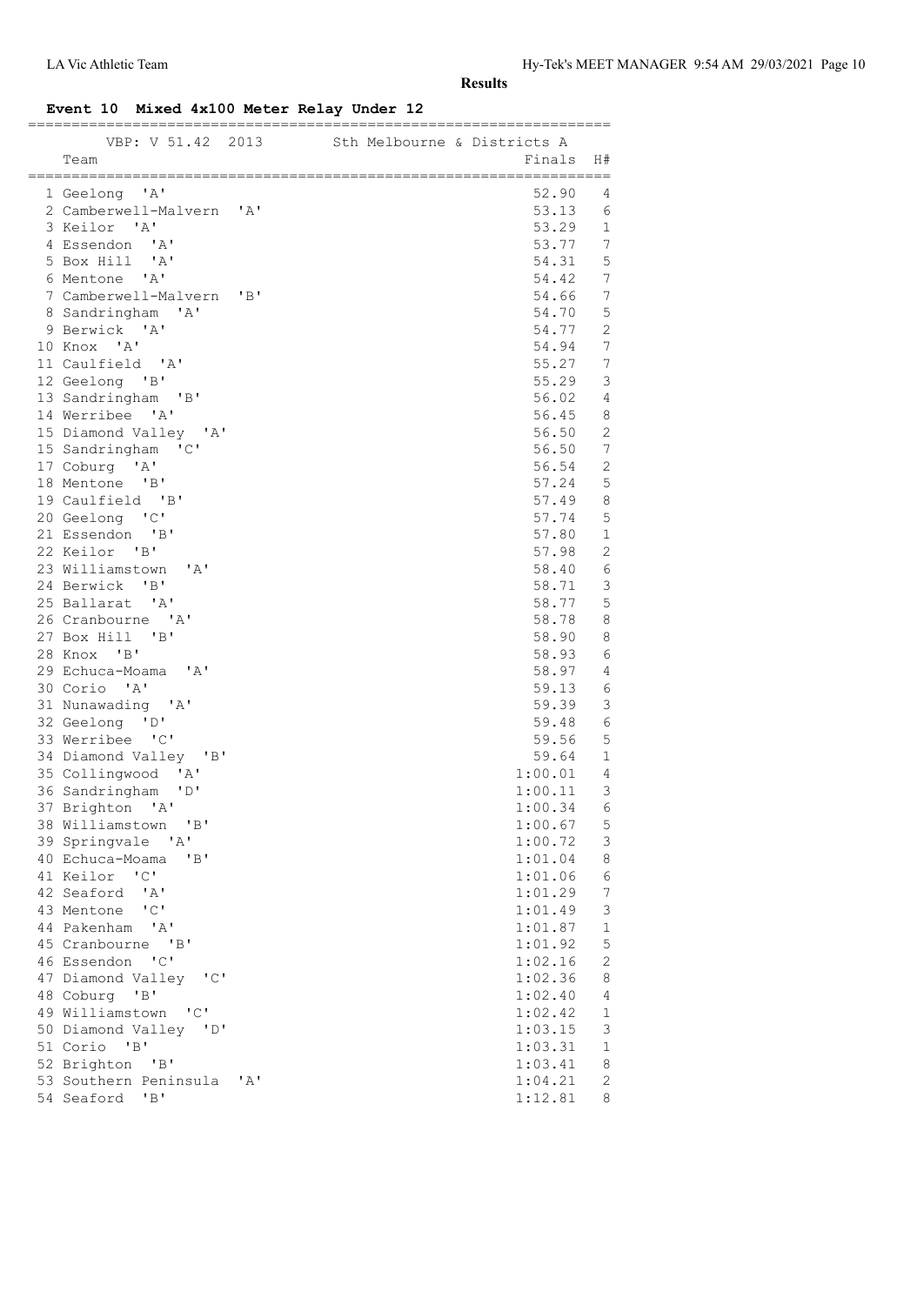| Event 10 Mixed 4x100 Meter Relay Under 12 |            |                |
|-------------------------------------------|------------|----------------|
| -- Werribee 'B'                           | DO         | -2             |
| -- Frankston 'B'                          | DNS        | 3              |
| -- Caulfield 'C'                          | <b>DNS</b> | $\overline{4}$ |
| -- Frankston 'A'                          | DNS.       | $\overline{4}$ |
| -- Pakenham 'B'                           | <b>DNS</b> | $\overline{4}$ |
| -- Doncaster 'A'                          | DNS.       | -1             |
| -- Moe 'A'                                | DNS.       | 7              |
| -- Whittlesea City<br>"B"                 | <b>DNS</b> | 6              |

### **Event 11 Boys 4x100 Meter Relay Under 12**

===================================================================

| VBP: V 51.98<br>2011                          | Essendon A |            |                |
|-----------------------------------------------|------------|------------|----------------|
| Team                                          |            | Finals     | H#             |
| 1 Keilor 'A'                                  |            | 51.68V     | 5              |
| 2 Camberwell-Malvern<br>' A'                  |            | 53.18      | $\mathbf{1}$   |
| $\overline{A}$<br>3 Sandringham               |            | 53.44      | $\mathsf 3$    |
| 4 Geelong 'A'                                 |            | 53.78      | 5              |
| 5 Mentone 'A'                                 |            | 55.14      | 4              |
| 6 Knox 'A'                                    |            | 55.84      | 3              |
| 7 Essendon 'A'                                |            | 56.29      | $\mathbf{1}$   |
| 8 Mornington 'A'                              |            | 56.83      | 4              |
| 9 Diamond Valley 'A'                          |            | 56.86      | $\mathbf{2}$   |
| 10 Caulfield 'A'                              |            | 56.92      | $\sqrt{4}$     |
| 11 Moe 'A'                                    |            | 57.05      | $\mathsf 3$    |
| 12 Berwick 'A'                                |            | 57.17      | $\mathsf 3$    |
| 13 Geelong 'B'                                |            | 57.36      | $\mathbf{1}$   |
| 14 Sandringham 'B'                            |            | 57.61      | $\overline{2}$ |
| 15 Cranbourne 'A'                             |            | 57.92      | $\mathbf{2}$   |
| 16 Werribee 'A'                               |            | 58.21      | 4              |
| 17 Box Hill 'A'                               |            | 58.62      | $\mathbf{1}$   |
| 18 Nunawading 'A'                             |            | 58.91      | $\overline{4}$ |
| 19 Brighton 'A'                               |            | 59.71      | 5              |
| 20 Keilor 'B'                                 |            | 59.75      | 4              |
| 21 Springvale 'A'                             |            | 59.77      | $\mathfrak{Z}$ |
| 22 Werribee 'B'                               |            | 59.95      | 5              |
| 23 Diamond Valley 'B'                         |            | 1:00.25    | 5              |
| 24 Williamstown 'A'                           |            | 1:00.44    | 5              |
| 25 Warragul 'B'                               |            | 1:01.08    | $\mathsf 3$    |
| 26 Bacchus Marsh<br>$^{\prime}$ A $^{\prime}$ |            | 1:01.12    | 1              |
| 27 Oakleigh 'A'                               |            | 1:01.75    | 3              |
| 28 Doncaster 'B'                              |            | 1:02.08    | $\mathbf{1}$   |
| 29 Waverley 'A'                               |            | 1:02.53    | 4              |
| 30 Coburg 'A'                                 |            | 1:03.44    | $\mathbf{1}$   |
| 31 Sherbrooke 'A'                             |            | 1:03.48    | $\mathbf{2}$   |
| 32 Warragul 'A'                               |            | 1:04.96    | $\mathbf{2}$   |
| 32 Pakenham<br>'A'                            |            | 1:04.96    | $\mathfrak{Z}$ |
| 34 Corio 'A'                                  |            | 1:06.40    | $\mathbf 1$    |
| 35 Seaford 'A'                                |            | 1:08.47    | 5              |
| -- Whittlesea City<br>"B"                     |            | DNS        | $\mathbf 5$    |
| -- Whittlesea City<br>'A'                     |            | DNS        | $\mathbf{2}$   |
| -- Doncaster<br>$\mathsf{A}$                  |            | DNS        | 2              |
| -- Collingwood 'A'                            |            | DNS        | 4              |
| -- Frankston 'A'                              |            | <b>DNS</b> | $\overline{2}$ |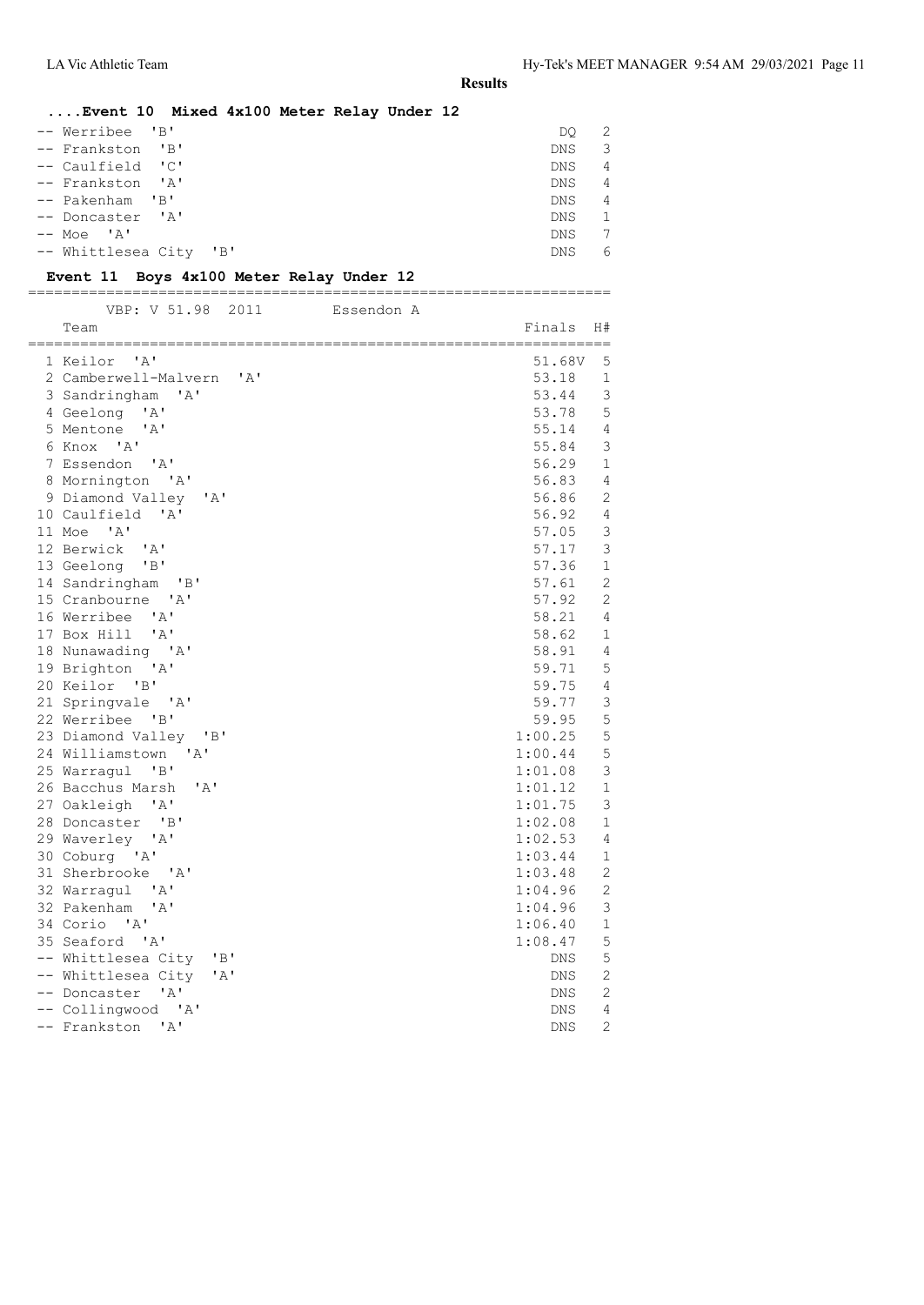### **Event 12 Girls 4x100 Meter Relay Under 12**

| VBP: V 52.74 2003                                    | Essendon |                   |                  |
|------------------------------------------------------|----------|-------------------|------------------|
| Team                                                 |          | Finals            | H#               |
| 1 Geelong 'A'                                        |          | 55.09             | 1                |
| 2 Caulfield 'A'                                      |          | 55.77             | 5                |
| 3 Camberwell-Malvern 'A'                             |          | 55.83             | $\mathsf 3$      |
| 4 Coburg 'A'                                         |          | 55.87             | 5                |
| 5 Knox 'A'                                           |          | 56.40             | 3                |
| 6 Box Hill 'A'                                       |          | 56.43             | $\overline{4}$   |
| 7 Essendon 'A'                                       |          | 57.00             | 5                |
| 8 Sandringham<br>$^{\prime}$ A $^{\prime}$           |          | 57.78             | $\mathbf{1}$     |
| 9 Mentone 'A'                                        |          | 57.92             | 5                |
| 10 Corio 'A'                                         |          | 58.00             | 5                |
| 11 Werribee<br>$^{\prime}$ A $^{\prime}$             |          | 58.56             | $\overline{4}$   |
| 12 Sandringham 'B'                                   |          | 58.66             | 4                |
| 13 Collingwood<br>' A'                               |          | 58.76             | 3                |
| 14 Williamstown 'A'                                  |          | 58.94             | $\mathbf 1$      |
| 15 Diamond Valley 'A'                                |          | 59.25             | $\overline{c}$   |
| 16 Yarra Ranges 'A'                                  |          | 59.57             | $\mathfrak{Z}$   |
| 17 Camberwell-Malvern 'B'                            |          | 59.84             | $\overline{c}$   |
| 18 Frankston 'A'                                     |          | 59.95             | $\overline{4}$   |
| 19 Sandringham 'C'                                   |          | 1:00.50           | 3                |
| 20 Echuca-Moama 'A'                                  |          | 1:01.09           | $\mathbf{1}$     |
| 21 Knox 'B'                                          |          | 1:01.38           | $\overline{c}$   |
| 22 Mornington 'A'                                    |          | 1:01.46           | $\overline{c}$   |
| 23 Geelong 'B'                                       |          | 1:02.00           | 5                |
| 24 Whittlesea City 'A'                               |          | 1:02.62           | $\mathbf{1}$     |
| 25 Caulfield 'B'                                     |          | 1:02.81           | $\mathbf{1}$     |
| 26 Williamstown<br>$\overline{B}$                    |          | 1:03.14           | $\overline{4}$   |
| 26 Ringwood 'A'                                      |          | 1:03.14           | 4                |
| 28 Cranbourne 'A'                                    |          | 1:03.17           | 1                |
| 29 Berwick<br>$\mathsf{A}$                           |          | 1:03.53           | 5                |
| 30 Brighton 'A'                                      |          | 1:03.87           | $\overline{2}$   |
| 31 Springvale 'A'                                    |          | 1:03.88           | $1\,$            |
| 32 Seaford<br>$\mathsf{A}$                           |          | 1:03.98           | 4                |
| 33 Werribee 'B'                                      |          | 1:04.50           | $\overline{2}$   |
| 34 Pakenham 'A'                                      |          | 1:08.34           | $\mathbf{2}$     |
| 35 Caulfield 'C'                                     |          | 1:16.17           | 4                |
| -- Keilor 'A'                                        |          | DQ.               | 3<br>$\mathsf S$ |
| -- Diamond Valley<br>"B"                             |          | DNS               | 3                |
| -- Whittlesea City 'B'<br>-- Geelong<br>$\mathsf{C}$ |          | DNS<br><b>DNS</b> | $\overline{2}$   |
| -- Doncaster 'A'                                     |          | <b>DNS</b>        | 3                |
|                                                      |          |                   |                  |

### **Event 13 Mixed 4x100 Meter Relay Under 13**

| VBP: V 50.62 2014<br>Team | Sth Melbourne & Districts A | Finals H# |                          |
|---------------------------|-----------------------------|-----------|--------------------------|
|                           |                             |           |                          |
| 1 Knox 'A'                |                             | 49.92V    | -6                       |
| 2 Geelong 'A'             |                             | 51.47     | $5^{\circ}$              |
| 3 Caulfield 'A'           |                             | 51.67 2   |                          |
| 4 Keilor 'C'              |                             | 52.12     | $\overline{1}$           |
| 5 Diamond Valley 'A'      |                             | 52.72     | - 6                      |
| 6 Sandringham 'A'         |                             | 53.11     | $\mathcal{L}$            |
| 7 Knox 'B'                |                             | 53.81     | $\overline{\phantom{a}}$ |
| 8 Essendon 'A'            |                             | 53.86     | 6                        |
|                           |                             |           |                          |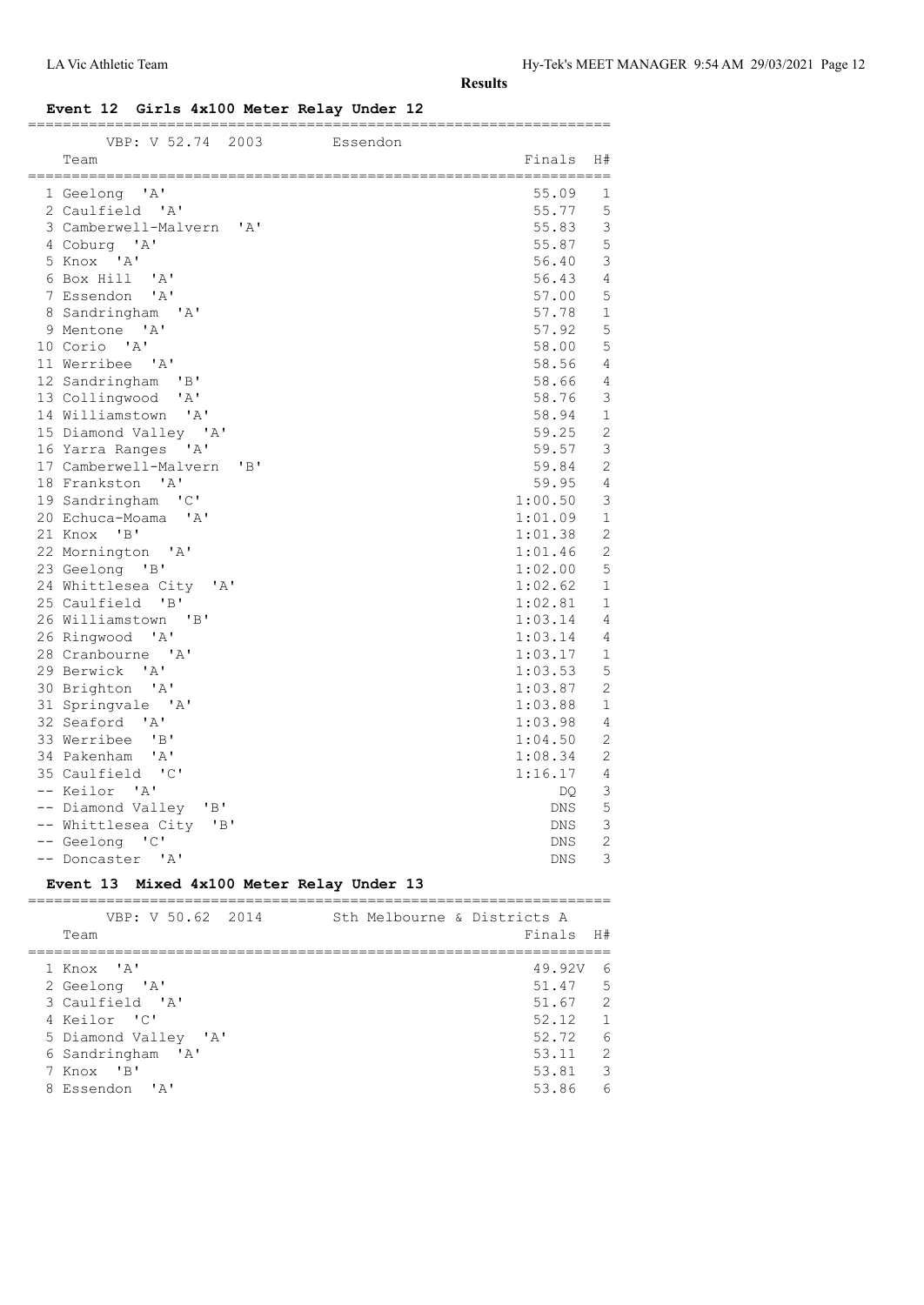| Event 13 Mixed 4x100 Meter Relay Under 13 |         |                |
|-------------------------------------------|---------|----------------|
| 9 Geelong 'B'                             | 53.95   | 2              |
| 10 Berwick 'A'                            | 54.21   | $\mathbf{1}$   |
| 11 Diamond Valley 'B'                     | 54.34   | 4              |
| 12 Mentone 'A'                            | 54.69   | 4              |
| 13 Williamstown 'A'                       | 54.90   | 6              |
| 14 Southern Peninsula 'A'                 | 54.91   | $\overline{4}$ |
| 15 Caulfield 'B'                          | 55.24   | 3              |
| 16 Keilor 'B'                             | 55.27   | $\mathcal{E}$  |
| 17 Sandringham 'B'                        | 55.75   | 3              |
| 18 Geelong 'C'                            | 56.05   | 6              |
| 19 Waverley 'A'                           | 56.39   | 6              |
| 20 Berwick 'B'                            | 56.62   | $\mathsf S$    |
| 21 Leongatha 'A'                          | 56.79   | $\overline{c}$ |
| 22 Geelong 'D'                            | 56.90   | 3              |
| 23 Diamond Valley 'C'                     | 56.96   | $\mathbf{1}$   |
| 24 Mentone 'B'                            | 57.59   | 5              |
| 25 Essendon 'B'                           | 57.75   | 2              |
| 26 Brighton 'A'                           | 58.02   | $\mathbf{1}$   |
| 27 Whittlesea City 'A'                    | 58.05   | $\overline{2}$ |
| 28 Waverley 'B'                           | 58.21   | $\overline{4}$ |
| 29 Corio 'A'                              | 58.97   | 5              |
| 30 Keilor 'A'                             | 59.14   | 4              |
| 31 Cranbourne 'A'                         | 59.53   | 3              |
| 32 Yarra Ranges 'A'                       | 59.77   | 6              |
| 33 Diamond Valley 'D'                     | 59.78   | 5              |
| 34 Williamstown 'B'                       | 1:00.35 | 5              |
| 35 Werribee 'A'                           | 1:00.48 | 5              |
| 36 Keilor 'D'                             | 1:00.55 | 6              |
| 37 Berwick 'C'                            | 1:00.75 | $\mathbf{2}$   |
| 38 Moe 'A'                                | 1:01.33 | $\overline{4}$ |
| 38 Croydon 'A'                            | 1:01.33 | 1              |
| 40 Corio 'B'                              | 1:02.95 | 3              |
| -- Whittlesea City 'B'                    | DNS     | 4              |
| -- Frankston 'A'                          | DNS     | 4              |
| -- Doncaster 'A'                          | DNS     | $\mathbf{1}$   |
| -- Nunawading 'A'                         | DNS     | $\mathbf{1}$   |
| -- Keilor 'E'                             | DNS     | 5              |

### **Event 14 Mixed 4x100 Meter Relay Under 14**

| VBP: V 47.78 2017                              | Keilor A |         |               |
|------------------------------------------------|----------|---------|---------------|
| Team                                           |          | Finals  | H#            |
| 1 Knox 'A'                                     |          | 48.79   | 2             |
| 2 Caulfield 'A'                                |          | 50.12   | 2             |
| 3 Ballarat 'A'                                 |          | 50.32   | $\epsilon$    |
| 4 Whittlesea City 'A'                          |          | 50.57   | $\mathcal{E}$ |
| 5 Box Hill 'A'                                 |          | 50.94 3 |               |
| 6 Keilor 'A'                                   |          | 51.65   | $\mathbf{1}$  |
| 7 Keilor 'B'                                   |          | 52.49   | 2             |
| 8 Caulfield 'B'                                |          | 52.73   | $\mathcal{E}$ |
| 9 Mentone 'A'                                  |          | 52.90   | 5             |
| 10 Berwick 'A'                                 |          | 53.25   | 6             |
| 11 Diamond Valley<br>$^{\prime}$ A $^{\prime}$ |          | 53.28   | 5             |
| 12 Ringwood 'A'                                |          | 53.40   | $\mathbf{1}$  |
| 13 Springvale 'A'                              |          | 54.62   | 6             |
| 14 Pakenham<br>$^{\prime}$ A $^{\prime}$       |          | 54.63   | 3             |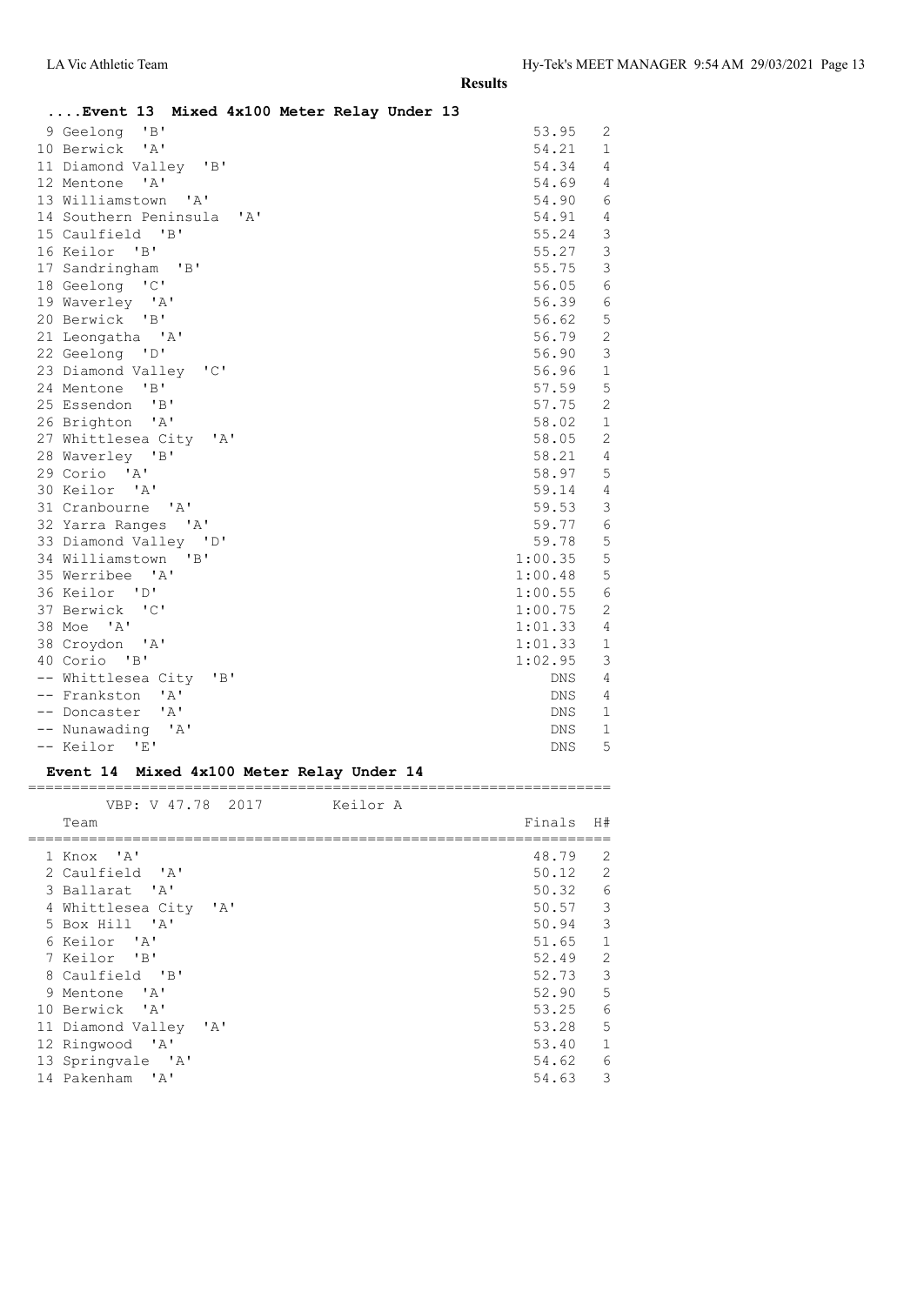| Event 14 Mixed 4x100 Meter Relay Under 14       |            |                |
|-------------------------------------------------|------------|----------------|
| 15 Bacchus Marsh 'A'                            | 54.68      | 4              |
| 16 Frankston 'A'                                | 54.91      | 6              |
| 17 Sandringham 'B'                              | 54.93      | 4              |
| 18 Essendon 'A'                                 | 55.17      | 4              |
| 19 Chelsea 'A'                                  | 56.28      | 5              |
| 20 Seaford 'A'                                  | 56.65      | $\mathsf 3$    |
| 21 Knox 'B'                                     | 56.90      | 5              |
| 22 Ringwood 'B'                                 | 57.50      | 3              |
| 23 Werribee 'A'                                 | 58.26      | 6              |
| 24 Croydon 'A'                                  | 58.42      | $\overline{2}$ |
| 25 Pakenham 'B'                                 | 59.07      | $\overline{2}$ |
| 26 Corio 'A'                                    | 59.20      | $\mathbf 1$    |
| 27 Berwick 'B'                                  | 59.53      | $\mathbf{2}$   |
| 28 Southern Peninsula 'A'                       | 1:00.05    | $\mathbf{2}$   |
| 29 Diamond Valley 'B'                           | 1:01.08    | $\mathbf{1}$   |
| 30 Berwick 'C'                                  | 1:03.65    | 4              |
| 31 Seaford 'B'                                  | 1:04.83    | 6              |
| 32 Corio 'B'                                    | 1:05.49    | 6              |
| -- Frankston 'B'                                | <b>DNS</b> | 5              |
| -- Nunawading 'A'                               | <b>DNS</b> | 4              |
| -- Williamstown 'B'                             | <b>DNS</b> | 3              |
| -- Williamstown 'A'                             | <b>DNS</b> | $\mathbf{1}$   |
| -- Whittlesea City 'B'                          | <b>DNS</b> | 4              |
| -- Sandringham<br>$^{\prime}$ A $^{\prime}$     | <b>DNS</b> | $\mathbf{1}$   |
| -- Collingwood<br>$\mathsf{A}$                  | <b>DNS</b> | 5              |
| -- Keilor 'C'                                   | <b>DNS</b> | 5              |
| -- Mentone 'B'                                  | <b>DNS</b> | $\mathbf{1}$   |
| -- Mentone 'C'                                  | <b>DNS</b> | 4              |
| Event 15 Mixed 4x100 Meter Relay Under 13-16 MC |            |                |

#### ================================================================ Team Finals ================================================================ 1 Gippsland Country Region 'A' 1:21.20 53.83%<br>2 Eastern Metropolitan Region 'A' 1:28.16 49.58% 1 Gippsiand Country Region 'A'<br>2 Eastern Metropolitan Region 'A' -- Whittlesea City 'A' DNS

### **Event 16 Boys 4x100 Meter Relay Under 13**

| VBP: V 49.52 1999    | Frankston A |           |                |
|----------------------|-------------|-----------|----------------|
| Team                 |             | Finals    | H#             |
| 1 Knox 'A'           |             | 49.87     | -2             |
| 2 Geelong 'A'        |             | $50.34$ 2 |                |
| 3 Diamond Valley 'A' |             | $50.54$ 1 |                |
| 4 Essendon 'A'       |             | 52.33     | 3              |
| 5 Keilor 'A'         |             | 52.38     | 3              |
| 6 Berwick 'A'        |             | 52.77     | 3              |
| 7 Caulfield 'A'      |             | 53.07     | $\mathbf{1}$   |
| 8 Mentone 'A'        |             | 53.67     | $\mathbf{3}$   |
| 9 Diamond Valley 'B' |             | 53.90     | 2              |
| 10 Williamstown 'A'  |             | 54.78     | 3              |
| 11 Nunawading 'A'    |             | 55.57     | $\overline{4}$ |
| 12 Corio 'A'         |             | 55.61     | 3              |
| 13 Geelong 'B'       |             | 56.25     | 3              |
| 14 Waverley 'A'      |             | 56.46     | 4              |
| 15 Collingwood 'A'   |             | 56.72     | $\mathbf{1}$   |
|                      |             |           |                |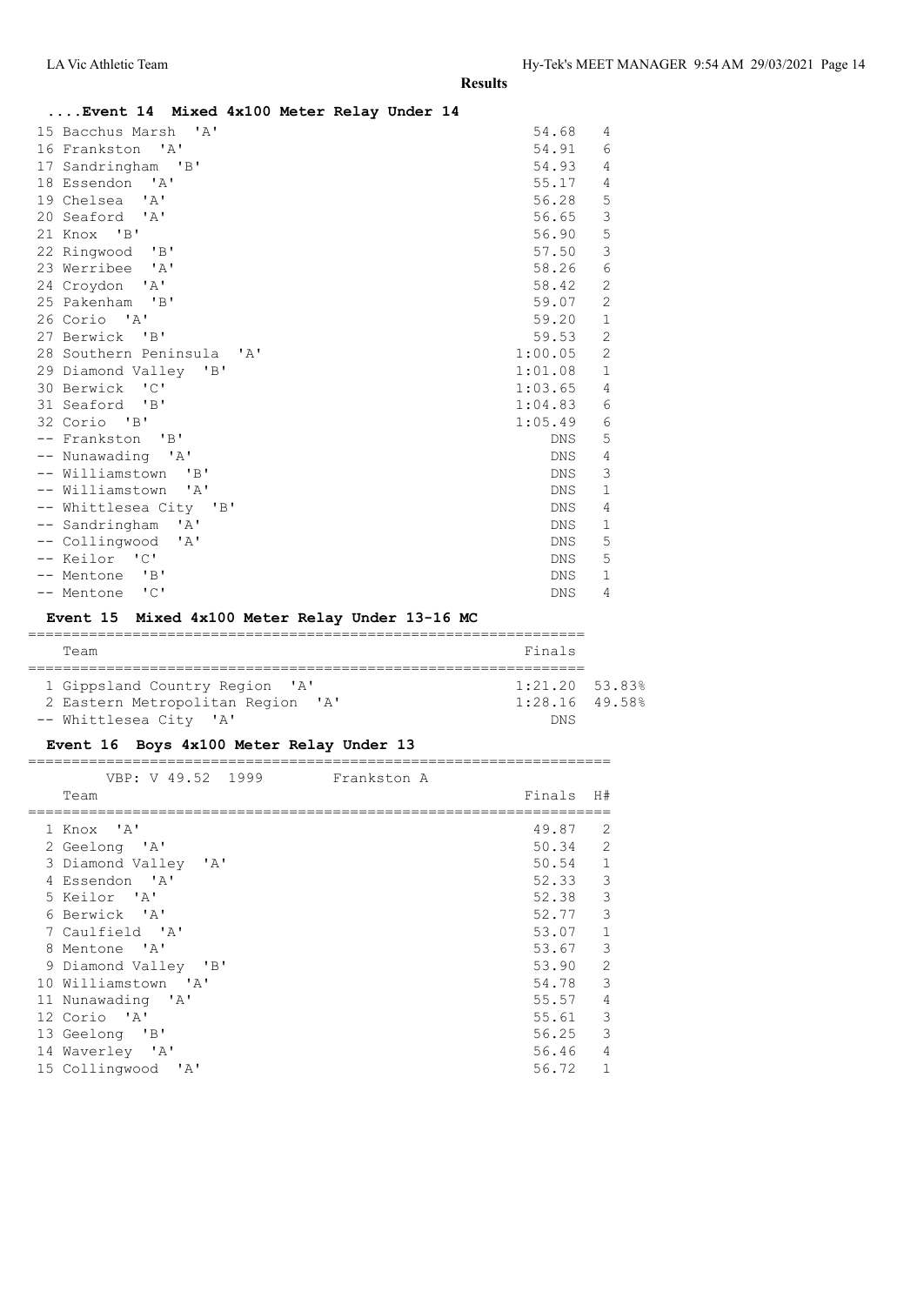## **....Event 16 Boys 4x100 Meter Relay Under 13**

| ' A'<br>16 Whittlesea City | 56.77      | $\mathcal{D}$ |
|----------------------------|------------|---------------|
| 17 Keilor 'B'              | 57.53      | $\mathcal{L}$ |
| 18 Werribee 'A'            | 57.59      | 2             |
| 19 Diamond Valley 'C'      | 57.61      | 4             |
| 20 Springvale 'A'          | 58.40      | 4             |
| 21 Oakleigh 'A'            | 59.44      | 4             |
| 22 Berwick 'B'             | 1:02.18    | 4             |
| 23 Cranbourne 'A'          | 1:02.29    | 4             |
| 24 Warraqul 'A'            | 1:05.87    | $\mathcal{L}$ |
| 25 Berwick 'C'             | 1:06.16    | 1             |
| -- Nunawading 'B'          | <b>DNS</b> |               |
| -- Croydon 'A'             | <b>DNS</b> |               |
|                            |            |               |

### **Event 17 Boys 4x100 Meter Relay Under 14**

===================================================================

| VBP: V 45.68 2014                                  | Sunbury A |            |                |
|----------------------------------------------------|-----------|------------|----------------|
| Team                                               |           | Finals H#  |                |
| 1 Caulfield 'A'                                    |           | 49.84      | 3              |
| 2 Knox 'A'                                         |           | 49.95      | $\mathbf{1}$   |
| 3 Box Hill 'A'                                     |           | 50.31      | $\mathbf{1}$   |
| 4 Keilor 'A'                                       |           | 51.02      | 3              |
| 5 Sandringham<br>$^{\prime}$ A $^{\prime}$         |           | 52.64      | $\mathfrak{Z}$ |
| 6 Southern Metropolitan Region 'A'                 |           | 52.73      | $\mathbf{2}$   |
| 7 Ringwood<br>$^{\prime}$ A $^{\prime}$            |           | 52.93      | 3              |
| 8 Pakenham 'A'                                     |           | 55.04      | $\mathbf{1}$   |
| 9 Berwick 'A'                                      |           | 55.05      | $\overline{2}$ |
| 10 Essendon 'A'                                    |           | 56.31      | $\mathbf{2}$   |
| 11 Diamond Valley 'A'                              |           | 56.46      | $\overline{2}$ |
| 12 Southern Peninsula<br>$^{\prime}$ A $^{\prime}$ |           | 57.86      | $\mathbf{2}$   |
| 13 Bacchus Marsh 'A'                               |           | 58.06      | $1\,$          |
| 14 Croydon 'A'                                     |           | 1:00.24    | $\mathbf{2}$   |
| 15 Corio 'A'                                       |           | 1:00.92    | $\mathbf{2}$   |
| 16 Seaford 'A'                                     |           | 1:03.04    | $\mathbf{2}$   |
| -- Caulfield 'B'                                   |           | DO         | $1\,$          |
| -- Frankston 'A'                                   |           | DNS        | 3              |
| -- Brighton 'A'                                    |           | DNS        | 3              |
| -- Williamstown 'A'                                |           | <b>DNS</b> | 3              |
| -- Whittlesea City 'A'                             |           | <b>DNS</b> | 3              |
| -- Mentone 'A'                                     |           | DNS.       | $\mathbf{1}$   |
| -- Nunawading 'A'                                  |           | DNS        | $\mathbf{1}$   |

#### **Event 18 Girls 4x100 Meter Relay Under 13**

| VBP: V 50.58 2013            | Sandringham A |        |                |
|------------------------------|---------------|--------|----------------|
| Team                         |               | Finals | H#             |
|                              |               |        |                |
| 1 Sandringham 'A'            |               | 50.82  | 3              |
| 2 Knox 'A'                   |               | 52.18  | 2              |
| 3 Caulfield 'A'              |               | 52.30  | 2              |
| 4 Ringwood 'A'               |               | 53.01  | 2              |
| 5 Keilor 'A'                 |               | 53.52  | $\overline{4}$ |
| 6 Geelong 'A'                |               | 54.04  | $\overline{4}$ |
| 7 Geelong 'B'                |               | 55.08  | 1              |
| 8 Box Hill 'A'               |               | 55.56  | 3              |
| 9 Cranbourne<br>$\mathsf{Z}$ |               | 56.60  | $\mathbf{1}$   |
| '' A '<br>10 Waverley        |               | 56.86  | 3              |
|                              |               |        |                |

===================================================================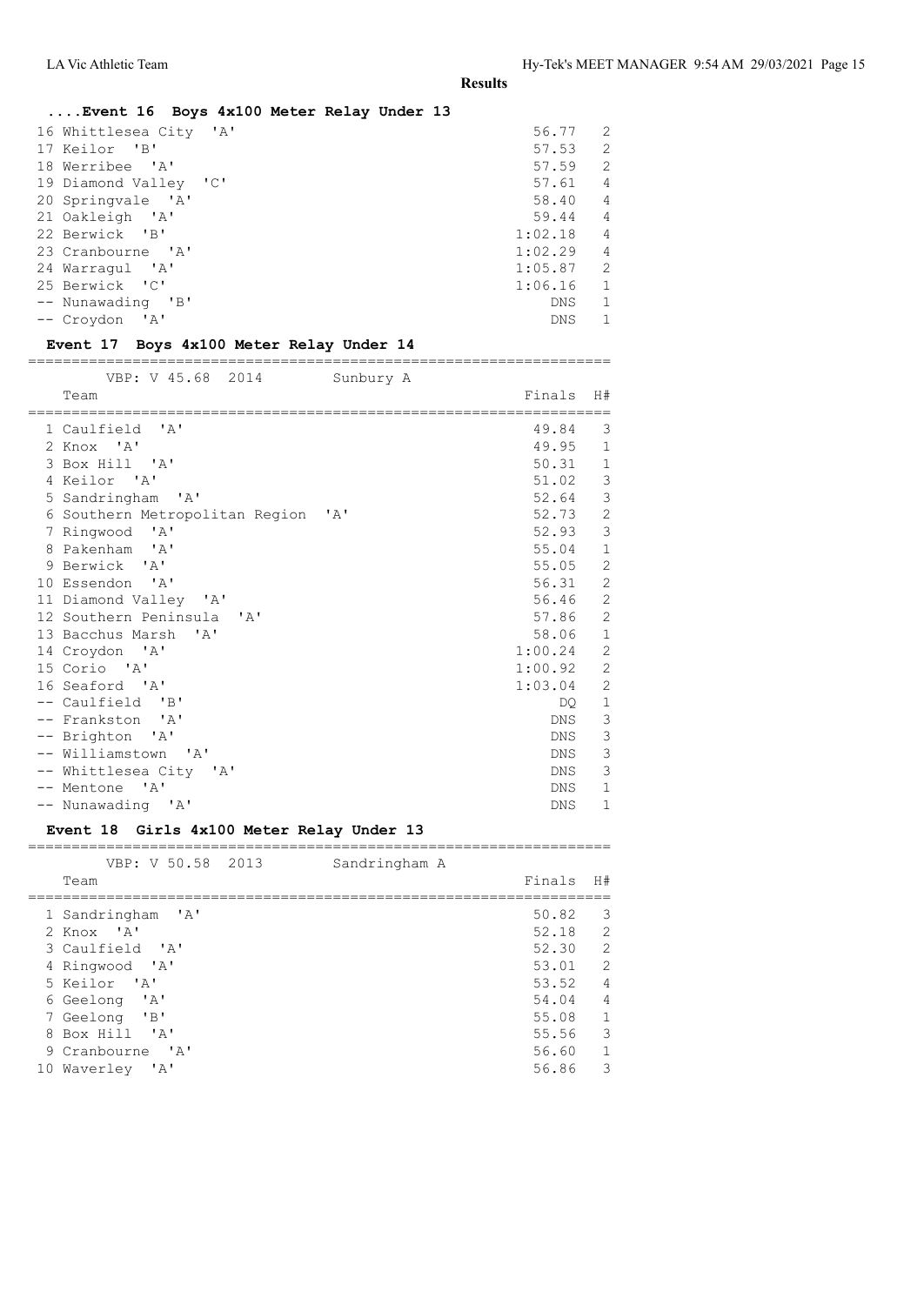### **....Event 18 Girls 4x100 Meter Relay Under 13**

| 11 Diamond Valley 'A'     | 56.98      | $\overline{2}$ |
|---------------------------|------------|----------------|
| 12 Frankston 'A'          | 57.29      | $\overline{2}$ |
| 13 Berwick 'A'            | 57.34      | $\overline{4}$ |
| 14 Caulfield 'B'          | 57.42      | $\mathbf{1}$   |
| 15 Knox 'B'               | 57.52      | $\mathbf{1}$   |
| 16 Sandringham 'B'        | 57.70      | $\overline{4}$ |
| 17 Keilor 'B'             | 57.94      | 3              |
| 18 Nunawading 'A'         | 58.07      | $\overline{4}$ |
| 19 Mentone 'A'            | 58.10      | 3              |
| 20 Southern Peninsula 'A' | 58.17      | $\overline{2}$ |
| 21 Williamstown 'A'       | 58.69      | 3              |
| 22 Essendon 'A'           | 59.17      | $\overline{4}$ |
| 23 Croydon 'A'            | 59.89      | $\overline{4}$ |
| 24 Brighton 'A'           | 1:01.58    | $\overline{2}$ |
| 25 Doncaster 'A'          | 1:01.86    | $\mathbf{1}$   |
| 26 Diamond Valley 'B'     | 1:02.20    | 3              |
| 27 Keilor 'C'             | 1:03.00    | $\overline{2}$ |
| 28 Bacchus Marsh 'A'      | 1:03.24    | $\mathbf{1}$   |
| 29 Corio 'A'              | 1:12.77    | 3              |
| -- Frankston 'B'          | DNS        | $\mathbf{1}$   |
| -- Whittlesea City 'A'    | <b>DNS</b> | 4              |
|                           |            |                |

#### **Event 19 Girls 4x100 Meter Relay Under 14** ===================================================================

| VBP: V 49.50 2014                   | Sandringham A |         |                |
|-------------------------------------|---------------|---------|----------------|
| Team                                |               | Finals  | H#             |
| $^{\prime}$ A $^{\prime}$<br>1 Knox |               | 51.57   | 4              |
| 2 Mornington 'A'                    |               | 52.14   | 2              |
| 3 Geelong 'A'                       |               | 52.34   | 5              |
| 4 Caulfield 'A'                     |               | 52.48   | $\mathsf 3$    |
| 5 Whittlesea City 'A'               |               | 53.01   | $\mathsf S$    |
| 6 Sandringham 'A'                   |               | 54.00   | $\overline{c}$ |
| 7 Mentone 'A'                       |               | 54.17   | $\mathbf 1$    |
| 8 Cranbourne 'A'                    |               | 54.38   | $1\,$          |
| 9 Keilor 'A'                        |               | 54.73   | $\,1\,$        |
| 10 Box Hill 'A'                     |               | 55.00   | $\mathfrak{Z}$ |
| 11 Bacchus Marsh 'A'                |               | 55.53   | $1\,$          |
| 12 Coburg 'A'                       |               | 55.56   | 4              |
| 13 Frankston 'A'                    |               | 55.81   | $\mathsf 3$    |
| 14 Doncaster 'A'                    |               | 55.96   | $\mathfrak{Z}$ |
| 15 Berwick 'A'                      |               | 57.03   | $\overline{3}$ |
| 16 Nunawading 'A'                   |               | 57.14   | 5              |
| 17 Diamond Valley 'A'               |               | 58.16   | 5              |
| 18 Yarra Ranges 'A'                 |               | 58.29   | $\sqrt{4}$     |
| 19 Pakenham 'A'                     |               | 58.50   | $\sqrt{2}$     |
| 20 Chelsea 'A'                      |               | 58.55   | $\mathfrak{Z}$ |
| 20 Ringwood 'A'                     |               | 58.55   | $1\,$          |
| 22 Doncaster 'B'                    |               | 59.09   | $\mathbf{2}$   |
| 23 Seaford 'A'                      |               | 59.41   | $\overline{4}$ |
| 24 Werribee 'A'                     |               | 59.52   | $\mathbf{2}$   |
| 25 Coburg 'B'                       |               | 59.57   | 5              |
| 26 Moe 'A'                          |               | 59.68   | 5              |
| 27 Essendon 'A'                     |               | 59.75   | $\overline{c}$ |
| 28 Cranbourne 'B'                   |               | 1:00.41 | $\mathbf 1$    |
| 29 Corio 'A'                        |               | 1:02.71 | 5              |
| 30 Warraqul 'A'                     |               | 1:02.87 | $\mathbf{2}$   |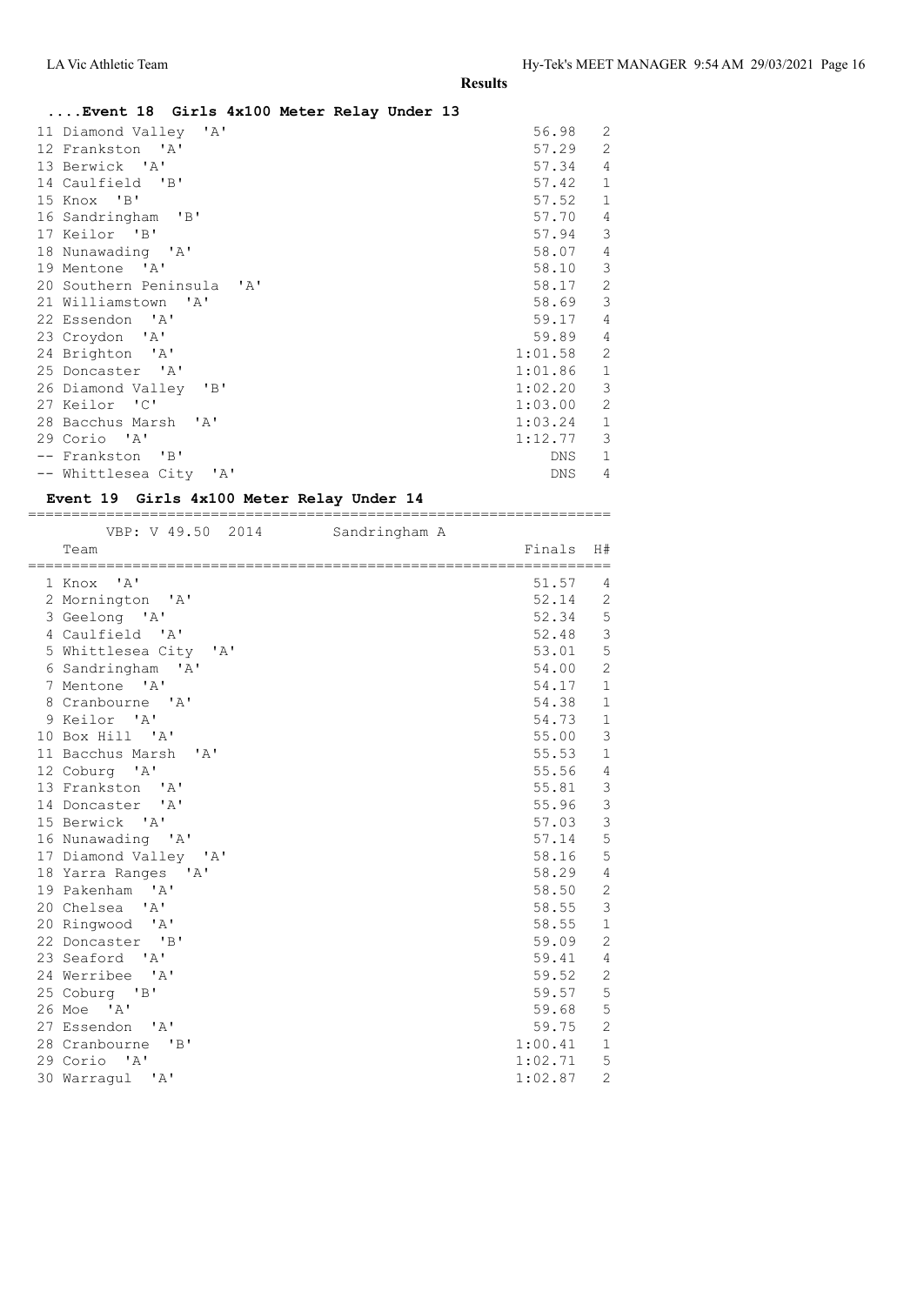| Event 19 Girls 4x100 Meter Relay Under 14 |  |  |         |                |
|-------------------------------------------|--|--|---------|----------------|
| 31 Berwick 'B'                            |  |  | 1:03.24 | $\overline{4}$ |
| 32 Albury 'A'                             |  |  | 1:03.99 | $\overline{4}$ |
| -- Williamstown 'A'                       |  |  | DNS.    | -5             |
| -- Mentone 'B'                            |  |  | DNS.    | - 3            |
| -- Croydon 'A'                            |  |  | DNS.    | -1             |
| -- Collingwood 'A'                        |  |  | DNS.    | $\overline{4}$ |
|                                           |  |  |         |                |

**Event 20 Mixed 4x100 Meter Relay Under 15**

| VBP: V 47.13 2012                           | Nunawading A |            |                |
|---------------------------------------------|--------------|------------|----------------|
| Team                                        |              | Finals     | H#             |
| $\overline{A}$<br>1 Mentone                 |              | 48.07      | 3              |
| 2 Sandringham<br>$\mathsf{A}$               |              | 48.95      | 3              |
| 3 Keilor 'A'                                |              | 49.44      | $\overline{4}$ |
| 4 Geelong 'A'                               |              | 49.58      | $\overline{c}$ |
| 5 Corio 'A'                                 |              | 49.95      | 3              |
| 6 Berwick 'A'                               |              | 50.00      | $\mathbf{1}$   |
| 7 Geelong 'B'                               |              | 50.55      | 3              |
| 8 Cranbourne 'A'                            |              | 50.76      | $\mathbf{1}$   |
| 9 Caulfield<br>$\mathsf{A}$                 |              | 50.87      | $\overline{4}$ |
| 9 Whittlesea City 'A'                       |              | 50.87      | $\overline{4}$ |
| 11 Bacchus Marsh<br>$\mathsf{A}$            |              | 51.41      | $\overline{4}$ |
| 12 Werribee 'A'                             |              | 52.24      | $\overline{c}$ |
| 13 Corio<br>$\mathsf{B}$                    |              | 52.29      | $\overline{4}$ |
| 14 Keilor 'B'                               |              | 52.52      | $\mathbf{1}$   |
| 15 Mentone 'B'                              |              | 52.70      | $\mathbf{2}$   |
| 16 Whittlesea City<br>"B"                   |              | 53.25      | $1\,$          |
| 17 Werribee<br>$\overline{B}$               |              | 55.58      | 3              |
| 18 Springvale 'A'                           |              | 55.75      | $\overline{4}$ |
| 19 Berwick 'B'                              |              | 57.05      | 3              |
| $\mathbf{B}$<br>20 Diamond Valley           |              | 57.60      | $\overline{c}$ |
| -- Diamond Valley<br>$\mathsf{A}$           |              | DQ.        | $1\,$          |
| -- Box Hill<br>$^{\prime}$ A $^{\prime}$    |              | DNS.       | $\mathbf{2}$   |
| -- Essendon<br>$^{\prime}$ A $^{\prime}$    |              | <b>DNS</b> | $\mathsf 3$    |
| -- Sandringham<br>$\mathsf{B}$              |              | <b>DNS</b> | $\overline{4}$ |
| -- Collingwood<br>$^{\prime}$ A $^{\prime}$ |              | <b>DNS</b> | $\overline{2}$ |
| -- Frankston<br>$^{\prime}$ A $^{\prime}$   |              | <b>DNS</b> | $\mathbf{1}$   |
| -- Nunawading 'A'                           |              | DNS        | $\overline{c}$ |

#### **Event 21 Mixed 4x100 Meter Relay Under 16**

| VBP: V 47.06 2014<br>Doncaster A        |           |                            |
|-----------------------------------------|-----------|----------------------------|
| Team                                    | Finals H# |                            |
| 1 Ballarat<br>$^{\prime}$ A $^{\prime}$ | 46.80V    | $\overline{1}$             |
| 2 Werribee 'A'                          | 47.33 1   |                            |
| 3 Essendon 'A'                          | $47.51$ 2 |                            |
| 4 Knox 'A'                              | 48.20 4   |                            |
| 5 Geelong 'A'                           | 48.61 1   |                            |
| 6 Northern Country Region 'A'           | 48.83     | $\overline{4}$             |
| 7 Keilor 'A'                            | 49.61 5   |                            |
| 8 Corio 'A'                             | 49.62     | 3                          |
| 9 Williamstown 'A'                      | 49.73 1   |                            |
| 10 Whittlesea City 'A'                  | 50.08     | $\overline{\phantom{0}}^2$ |
| 11 Sandringham 'A'                      | $50.10$ 2 |                            |
| 12 Geelong 'B'                          | 50.47     | 3                          |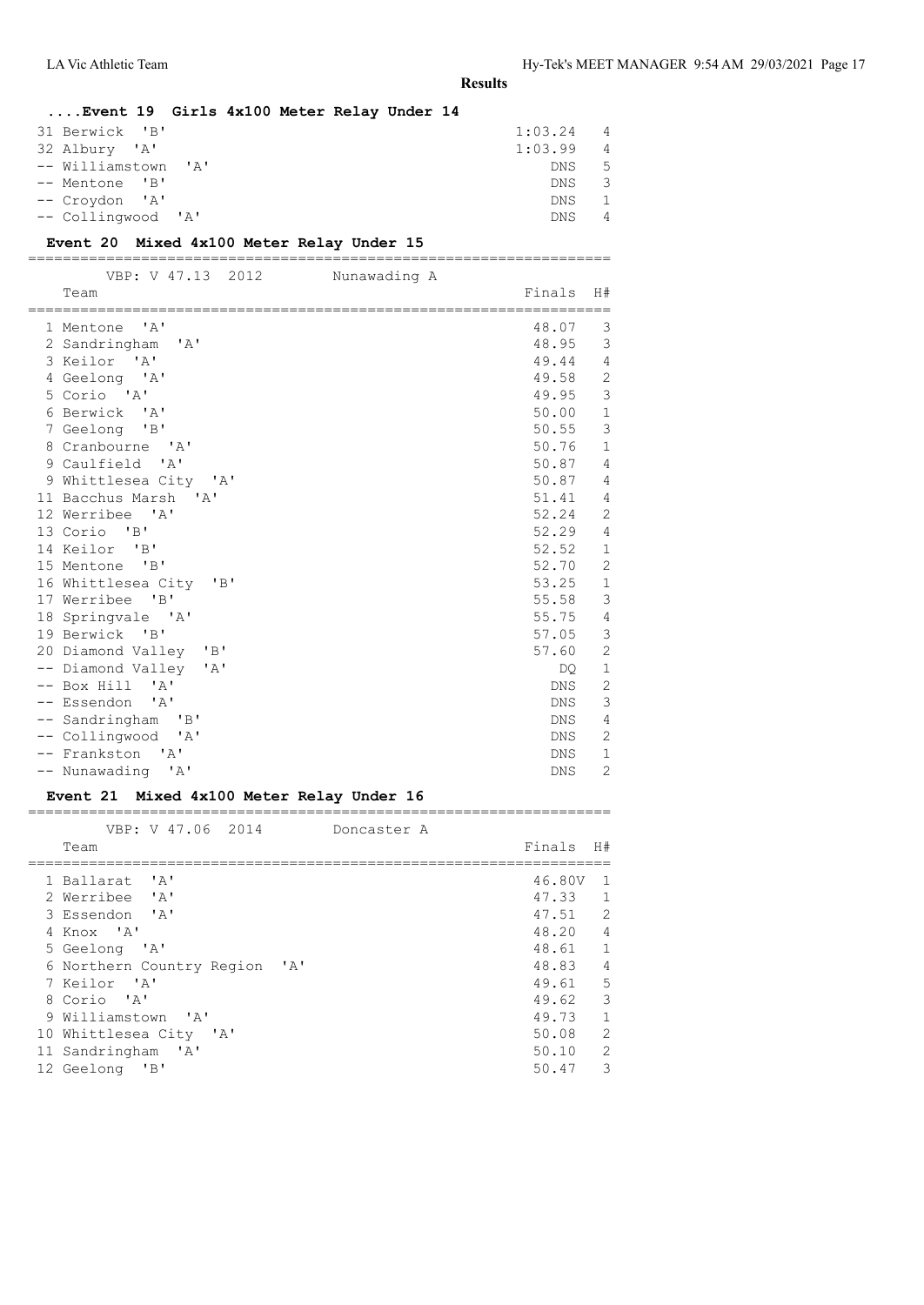| Event 21 Mixed 4x100 Meter Relay Under 16 |            |                |
|-------------------------------------------|------------|----------------|
| 13 Coburg 'A'                             | 50.71 5    |                |
| 14 Mentone 'B'                            | 51.06      | $\mathbf{1}$   |
| 15 Bacchus Marsh 'A'                      | 51.51      | $\overline{4}$ |
| 16 Doncaster 'A'                          | 51.52      | 4              |
| 17 Essendon 'B'                           | 51.77      | 5              |
| 18 Diamond Valley 'A'                     | 51.86      | $\mathbf{1}$   |
| 19 Whittlesea City 'B'                    | 52.65      | 3              |
| 20 Brighton 'A'                           | 52.67      | 5              |
| 21 Corio 'B'                              | 53.01      | 2              |
| 22 Seaford 'A'                            | 53.54      | $\overline{4}$ |
| 23 Werribee 'B'                           | 54.77      | $\overline{2}$ |
| 24 Berwick 'A'                            | 55.24      | 3              |
| 24 Berwick 'B'                            | 55.24      | 4              |
| 26 Diamond Valley 'B'                     | 55.92      | 5              |
| 27 Cranbourne 'A'                         | 56.15      | 3              |
| 28 Seaford 'B'                            | 1:09.89    | $\mathbf{1}$   |
| -- Mentone 'A'                            | DNS        | 5              |
| -- Frankston 'A'                          | DNS.       | 3              |
| -- Ballarat 'B'                           | <b>DNS</b> | 4              |
| -- Croydon 'A'                            | DNS        | 3              |
| -- Williamstown 'B'                       | DNS.       | 2              |
| -- Nunawading 'A'                         | <b>DNS</b> | $\overline{2}$ |

#### **Event 22 Boys 4x100 Meter Relay Under 15** ===================================================================

| VBP: V 44.64 2015                                       | Sunbury A  |                |
|---------------------------------------------------------|------------|----------------|
| Team                                                    | Finals     | H#             |
| 1 Keilor 'A'                                            | 46.38      | 2              |
| 2 Geelong 'A'                                           | 46.73      | $\mathbf{1}$   |
| 3 Mentone 'A'                                           | 47.33      | $\mathbf{1}$   |
| 4 Caulfield 'A'                                         | 47.40      | 1              |
| 5 Cranbourne 'A'                                        | 47.80 2    |                |
| 6 Sandringham 'A'                                       | 47.86 2    |                |
| 7 Corio 'A'                                             | 48.87      | 2              |
| 8 Whittlesea City 'A'                                   | 50.54      | $\mathbf{1}$   |
| 9 Werribee 'A'                                          | 52.09      | $\mathbf{1}$   |
| $\mathsf{A}$<br>10 Diamond Valley                       | 53.22      | 2              |
| 11 Waverley 'A'                                         | 54.91 2    |                |
| 12 Berwick 'A'                                          | 59.05 2    |                |
| 13 Seaford 'A'                                          | 1:02.53    | $\mathbf{1}$   |
| -- Northern Country Region<br>$^{\prime}$ A $^{\prime}$ | DO.        | 1              |
| -- Mornington<br>$^{\prime}$ A $^{\prime}$              | <b>DNS</b> | $\overline{c}$ |

### **Event 23 Boys 4x100 Meter Relay Under 16**

| VBP: V 46.21 2019    | Keilor A |        |                |
|----------------------|----------|--------|----------------|
| Team                 |          | Finals | H#             |
|                      |          |        |                |
| 1 Caulfield 'A'      |          | 45.16V | $\overline{1}$ |
| 2 Geelong 'A'        |          | 45.21V | $\overline{1}$ |
| 3 Werribee 'A'       |          | 45.40V | $\overline{2}$ |
| 4 Essendon 'A'       |          | 46.10V | 3              |
| 5 Nunawading 'A'     |          | 46.74  | $\overline{2}$ |
| 6 Diamond Valley 'A' |          | 47.38  | 3              |
| 7 Corio 'A'          |          | 47.55  | 3              |
| 8 Keilor 'A'         |          | 47.88  | $\mathbf{1}$   |
|                      |          |        |                |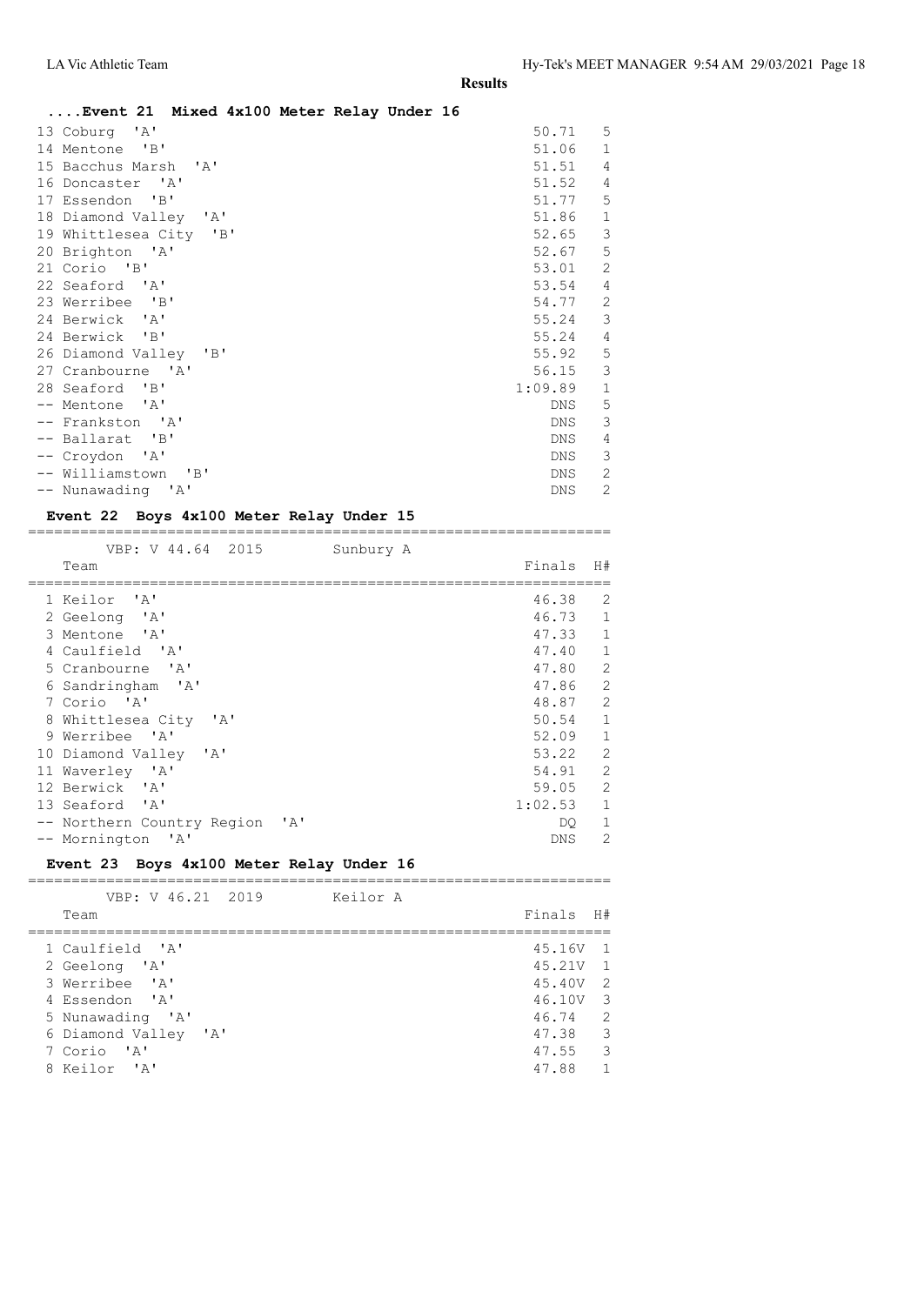| Event 23 Boys 4x100 Meter Relay Under 16 |            |              |
|------------------------------------------|------------|--------------|
| 9 Geelong 'B'                            | 48.20      | 1            |
| 10 Whittlesea City 'A'                   | 48.62      | 2            |
| 11 Springvale 'A'                        | 48.95      | 3            |
| 12 Geelong 'C'                           | 49.53      | 3            |
| 13 Mornington 'A'                        | 51.13      | 1            |
| 14 Bacchus Marsh 'A'                     | 51.14      | 3            |
| 15 Berwick 'A'                           | 51.23      | 1            |
| 16 Mentone 'A'                           | 51.31      | 1            |
| -- Ballarat 'A'                          | DO.        | 3            |
| -- Williamstown 'A'                      | DNS.       | $\mathbf{1}$ |
| -- Gippsland Country Region 'A'          | <b>DNS</b> | 2            |
| -- Frankston 'A'                         | <b>DNS</b> | 3            |

### **Event 24 Girls 4x100 Meter Relay Under 15**

===================================================================

| VBP: V 49.14 2005 Diamond Valley        |            |                |
|-----------------------------------------|------------|----------------|
| Team                                    | Finals     | H#             |
| 1 Knox 'A'                              | 50.97      | 3              |
| 2 Sandringham 'A'                       | 51.91      | $\mathbf{1}$   |
| 3 Mentone 'A'                           | 52.00      | $\mathbf{2}$   |
| 4 Geelong 'A'                           | 53.96      | 3              |
| 5 Coburg 'A'                            | 54.47      | $\mathbf{1}$   |
| 6 Keilor 'A'                            | 54.71      | 2              |
| 7 Corio 'A'                             | 54.74      | $\mathbf{1}$   |
| 8 Bacchus Marsh 'A'                     | 55.06      | 3              |
| 9 Caulfield 'A'                         | 55.30      | 3              |
| 10 Knox 'B'                             | 56.11      | $\mathbf{1}$   |
| 11 Werribee 'A'                         | 56.73      | $\overline{2}$ |
| 12 Diamond Valley 'A'                   | 56.78      | $\mathbf{2}$   |
| 13 Chelsea<br>$^{\prime}$ A $^{\prime}$ | 57.27      | 3              |
| 14 Berwick 'A'                          | 57.37      | $\mathbf{1}$   |
| 15 Box Hill 'A'                         | 57.47      | 3              |
| 16 Berwick 'B'                          | 59.08      | $\mathbf{2}$   |
| 17 Box Hill 'B'                         | 1:00.81    | $\mathbf{2}$   |
| -- Mentone 'B'                          | DO.        | $\mathbf{1}$   |
| -- Whittlesea City 'A'                  | DNS.       | 2              |
| -- Nunawading 'A'                       | DNS        | 3              |
| -- Croydon 'A'                          | <b>DNS</b> | $\overline{2}$ |
| -- Frankston 'A'                        | <b>DNS</b> | $\mathbf{1}$   |
| -- Mornington 'A'                       | DNS        | 3              |

#### **Event 25 Girls 4x100 Meter Relay Under 16**

=================================================================== VBP: V 49.39 2019 Mentone A

| Team                                              | Finals | H#                      |
|---------------------------------------------------|--------|-------------------------|
| 1 Ballarat 'A'                                    | 49.90  | 2                       |
|                                                   |        |                         |
| 2 Box Hill<br>$\mathsf{L}$                        | 50.30  | 1                       |
| 3 Essendon 'A'                                    | 52.13  | 2                       |
| 4 Knox 'A'                                        | 52.33  | $\overline{2}$          |
| 5 Mentone 'A'                                     | 52.36  | $\overline{\mathbf{3}}$ |
| 6 Sandringham 'A'                                 | 53.29  | 3                       |
| 7 Croydon 'A'                                     | 53.81  | 2                       |
| 8 Corio 'A'                                       | 53.90  | 3                       |
| 9 Geelong 'A'                                     | 53.93  | 2                       |
| 10 Williamstown<br>$\mathsf{I} \wedge \mathsf{I}$ | 54.41  | $\mathbf{1}$            |
|                                                   |        |                         |